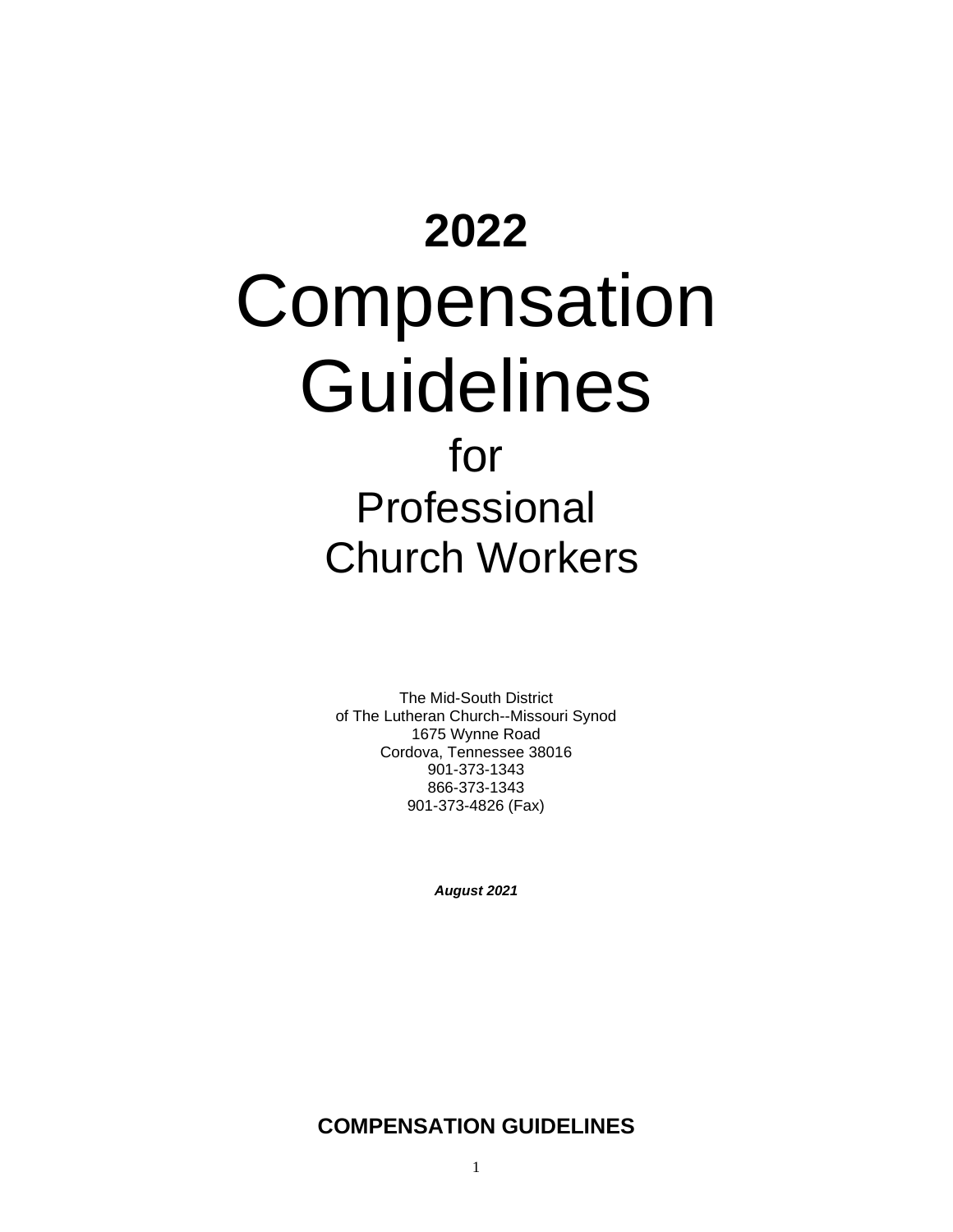

**A new tool is available from Concordia Plan Services to assist congregations in determining professional church worker salaries. This tool uses data collected by CBIZ (a professional compensation firm) that includes salaries of professional church workers across different denominations. The data is maintained and updated for inflation and cost of living adjustments. This data is believed to be more in line with actual market rates and trends including within the LCMS.** 

**For the Pastor and Parish Compensation Decision Support Tool, click [here.](https://tc.cbiz.com/CompToolCPS/Login.aspx)**

**For the Educator Compensation Decision Support Tool, click [here.](https://tc.cbiz.com/CompToolCPSEd/Login.aspx)** 

# **INTRODUCTION**

These guidelines have been updated and are offered for use by congregational and/or school leaders as they annually review the compensation provided to the called ordained and commissioned ministers of religion and other professional workers of the congregation/school.

These guidelines are not prescriptive but encourage congregations to make a thorough annual review of the compensation provided so that:

- God will be glorified,
- The ministries of your congregation will be honored, your congregation will feel that it is doing the right thing and the congregation can celebrate their love and respect for those who serve them,
- Your workers will experience a sense of appreciation and fulfillment for their ministry among you, and,
- Gifted people will be encouraged to consider full–time church worker vocations.

It is a unique privilege for God's people to share in the important task of bringing the Good News of Jesus Christ to many. In His wisdom, God does call and lead specific individuals to serve as full–time professional church workers. Truly these pastors, educators and other church workers are special gifts from God deserving of our love, support, and care.

### **TABLE OF CONTENTS**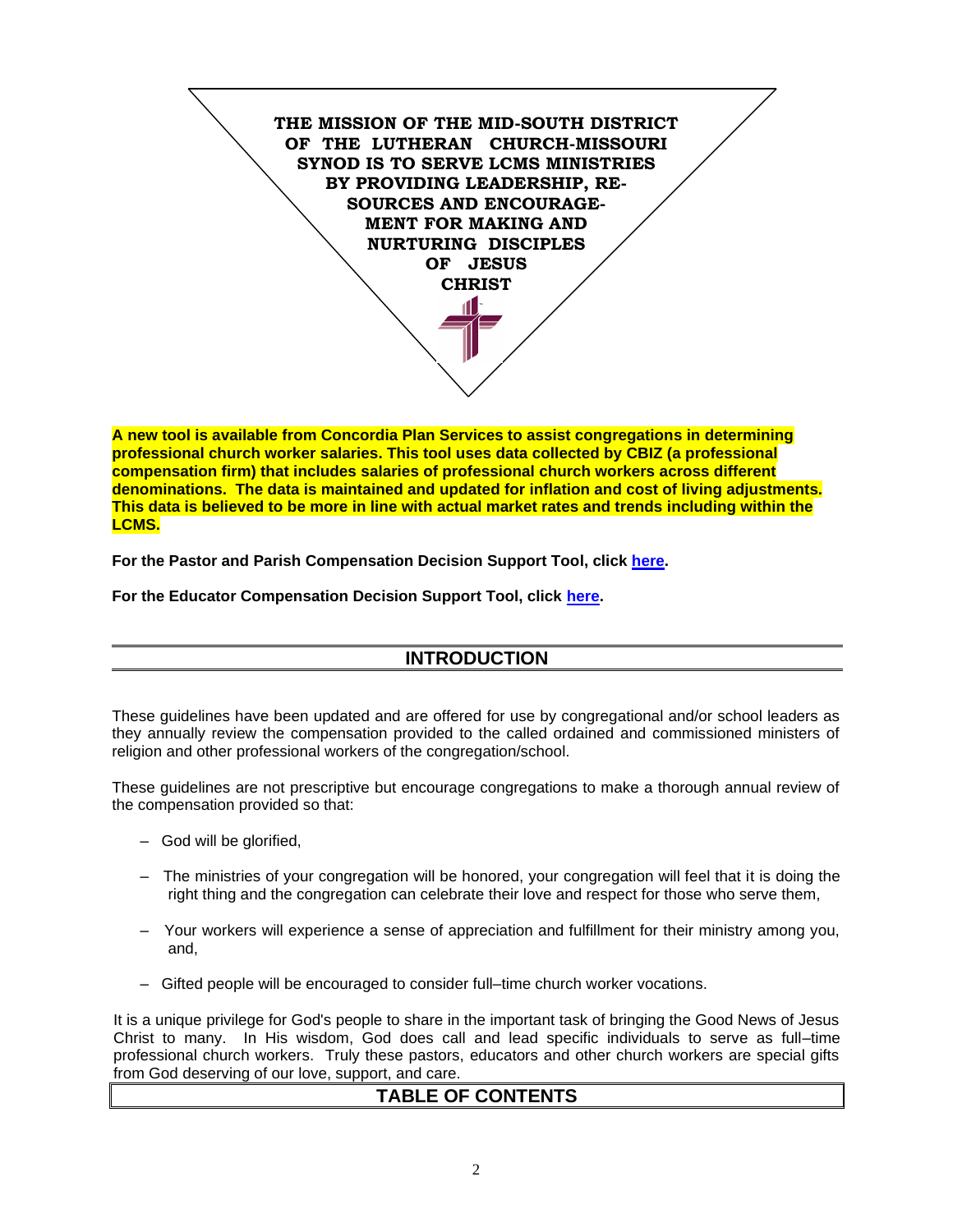| $\mathbf{L}$ |                                                                |
|--------------|----------------------------------------------------------------|
|              | SMP and SMP Colloquy Education and Experience Calculations  10 |
|              |                                                                |
| H.           |                                                                |

# TABLE OF CONTENTS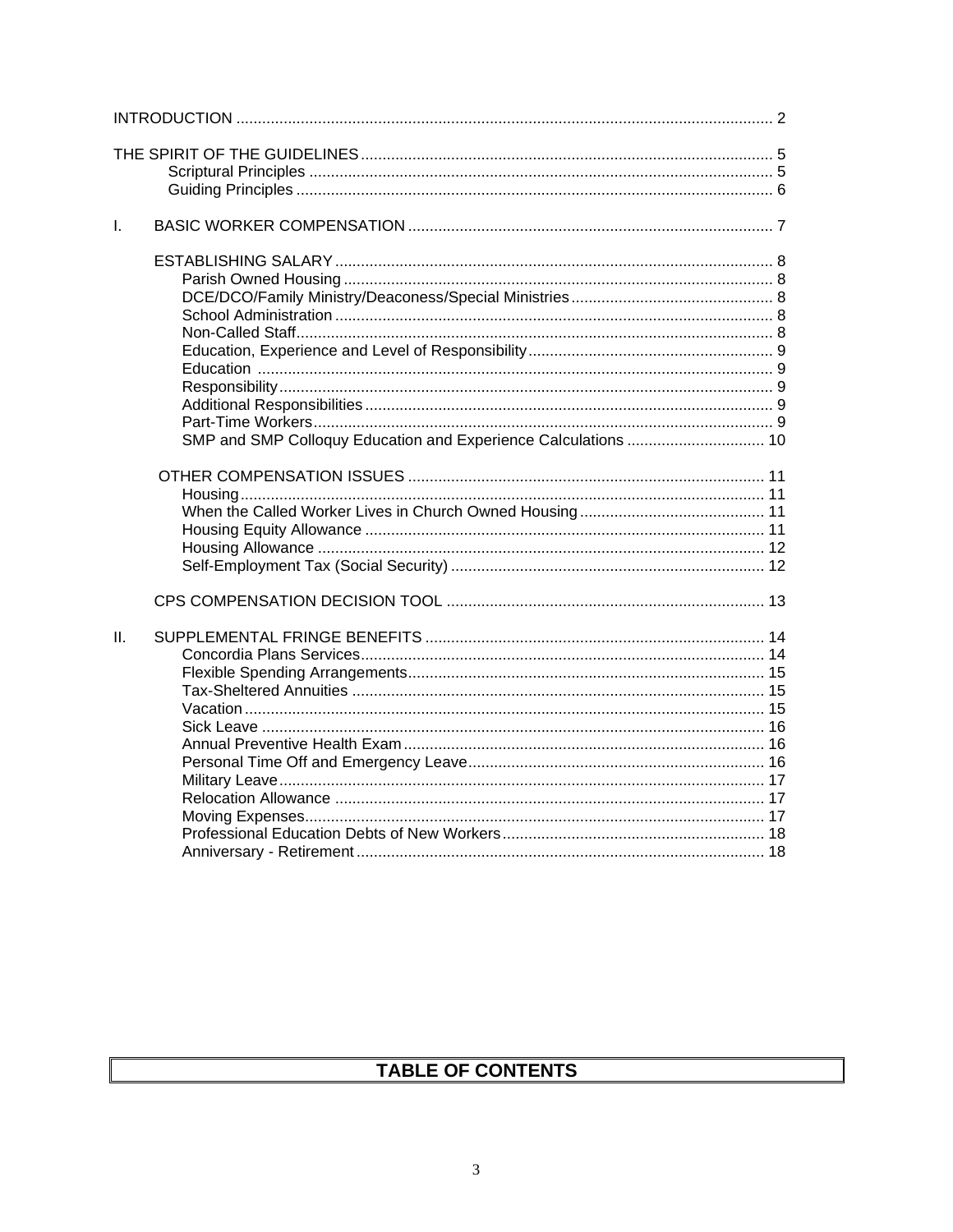| III.        |                                                                       |  |  |  |  |
|-------------|-----------------------------------------------------------------------|--|--|--|--|
|             |                                                                       |  |  |  |  |
|             |                                                                       |  |  |  |  |
|             |                                                                       |  |  |  |  |
|             |                                                                       |  |  |  |  |
|             |                                                                       |  |  |  |  |
|             |                                                                       |  |  |  |  |
|             |                                                                       |  |  |  |  |
|             |                                                                       |  |  |  |  |
| IV.         |                                                                       |  |  |  |  |
|             |                                                                       |  |  |  |  |
|             |                                                                       |  |  |  |  |
|             |                                                                       |  |  |  |  |
|             |                                                                       |  |  |  |  |
|             |                                                                       |  |  |  |  |
|             |                                                                       |  |  |  |  |
| $V_{\rm r}$ |                                                                       |  |  |  |  |
|             |                                                                       |  |  |  |  |
|             |                                                                       |  |  |  |  |
|             |                                                                       |  |  |  |  |
|             |                                                                       |  |  |  |  |
|             |                                                                       |  |  |  |  |
|             |                                                                       |  |  |  |  |
| VL.         |                                                                       |  |  |  |  |
|             |                                                                       |  |  |  |  |
|             |                                                                       |  |  |  |  |
|             | APPENDIX B - PREVIOUS METHOD INFORMATION FOR COMPARISON PURPOSES ONLY |  |  |  |  |
|             |                                                                       |  |  |  |  |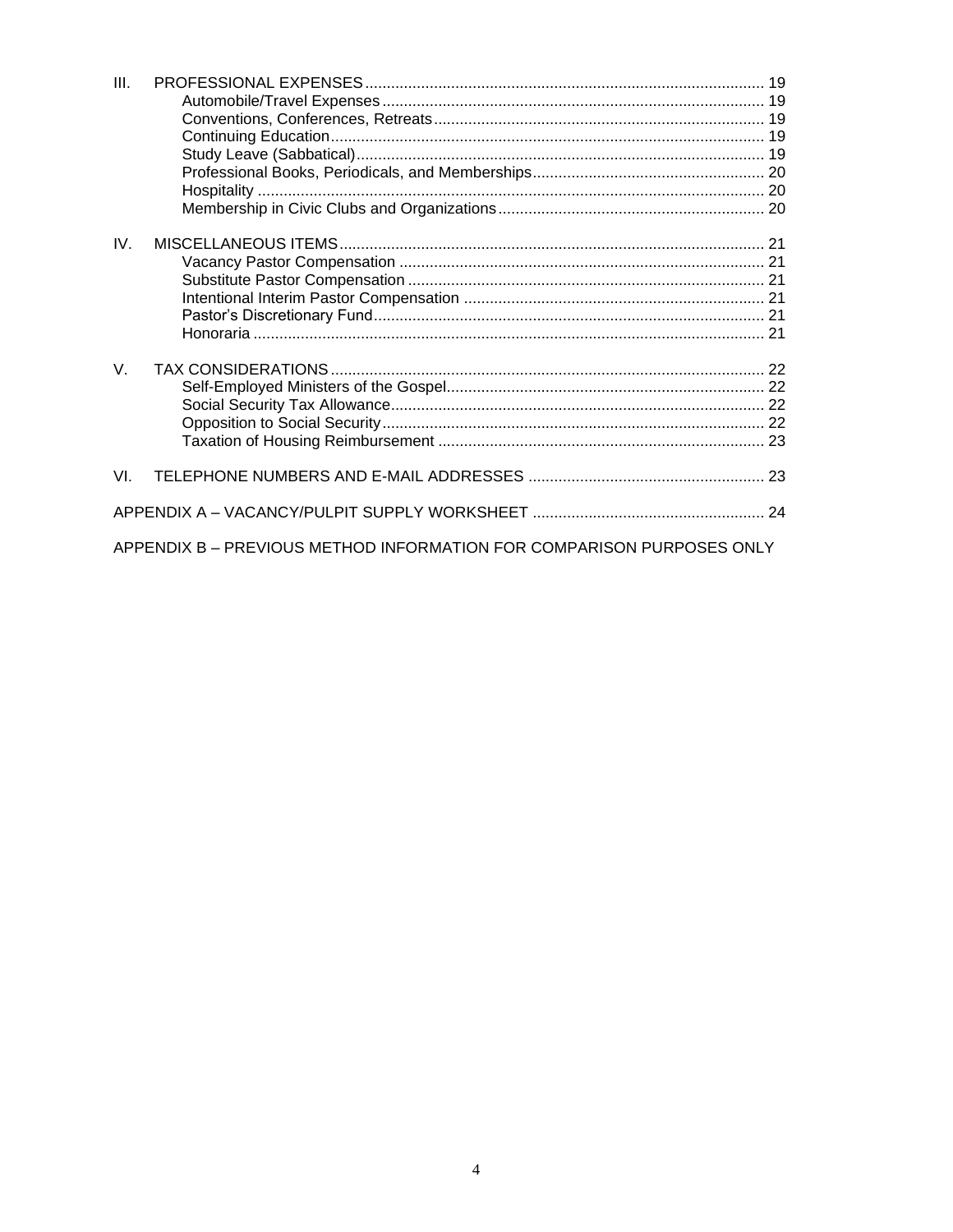# **E SPIRIT OF THE GUIDELINES**

#### **SCRIPTURAL PRINCIPLES**

As your congregation considers the compensation it provides, your leaders must review the Scriptural principles regarding the care of those who serve.

Teaching His disciples about their service, Jesus said: *Stay in that house and eat and drink whatever they have, since a worker earns his pay. . .*Luke 10:7.

Paul wrote: *Let spiritual leaders who lead well be considered worthy of double honor, especially if their work is preaching and teaching, because the Scripture says "When the ox is treading out the grain, do not muzzle him," and, "a worker deserves his pay."* I Timothy 5:17–18.

In his Small Catechism Luther included a section called "Table of Duties." Luther sites these additional references:

*In the same way the Lord has commanded that those who preach the Gospel should receive their living from the Gospel. . .* I Corinthians 9:14.

*Let the person who is taught the Word share all good things with his teacher. Make no mistake about this; you cannot fool God. For whatever a person sows he will also reap. . .*Galatians 6:6–7.

*We ask you fellow Christians, to appreciate those who work with you and who lead you in the Lord and who warn you. Love them and think very highly of them on account of the work they are doing. Live in peace with one another. . .* 1 Thessalonians 5:12–13.

*Obey your leaders and submit to them for they must give an account of how they watched over your souls. Obey them so that they may be happy in their work and do not have to complain about you, for that would not be to your advantage. . .* Hebrews 13:17.

It is the Gospel of peace with God through forgiveness in Christ [Romans 5:1] that motivates a congregation and its workers to deal faithfully and responsibly with and toward each other. God's promises are sure: *...bring all your tithes into the storehouse so there will be food in My temple, and please test Me this way, says the Lord of armies, and see I will open the windows of heaven for you and pour out a blessing for you till there is more than enough. . .*Malachi 3:10.

In summary, your professional workers are called by God to be servants, leaders, counselors, caregivers, proclaimers, teachers, listeners, evangelists, and stewards to your congregation. Your congregation is called to respond to these benefits and blessings. This response is in part demonstrated by the way the congregation provides equitable salary, housing, supplemental benefits, vacation time, and financial assistance for spiritual and professional growth in ministry in a manner that reflects a genuinely caring attitude of love and concern for your workers and their families.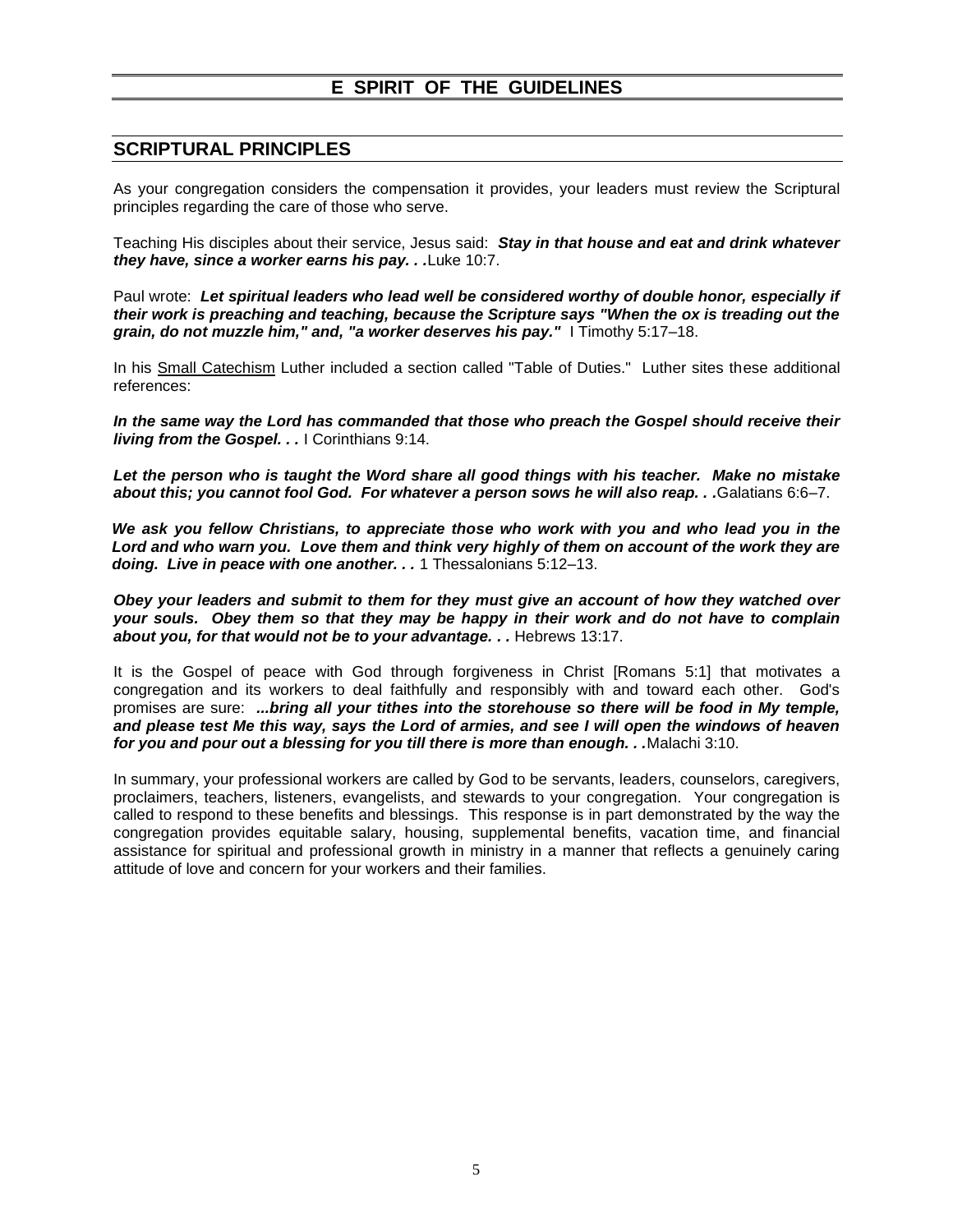## **GUIDING PRINCIPLES**

Based upon these Scriptural directives, the following principles are intended to guide your congregation as you approach the task of developing equitable and fiscally sound standards for the compensation of your professional church workers.

These guidelines approach the subject of compensation in a direct and uncomplicated manner. Fair and equitable compensation is that which provides for the physical and emotional well being of the worker and his/her family thereby releasing him or her from undue financial concern. Removing undue financial concern allows the worker the freedom to give full devotion to his/her ministry in the congregation and everyone benefits.

With this basic concept as a guide, your congregation is encouraged to address compensation issues fairly and establish a compensation level appropriate to the community standards in which you live and which is equitable for the financial situation of the congregation.

Some general factors to consider:

*COMMITMENT* – dedication of self and time to the study of the Scriptures and the teaching, preaching, and living thereof; vigilance in caring for people; openness and availability; considering his or her duties as a calling and not only a "job."

*EDUCATION* – continued professional growth through seminars, workshops, clinics, institutes, conferences, graduate courses/classes, reading of relevant books, journals, etc.

*EXPERIENCE* – time of service to your parish and others and time spent in other professions prior to entering full-time church work.

*RESPONSIBILITY* – effective time management; conscientious in his or her responsibilities; continued growth in understanding of self and his or her gifts and capabilities; awareness and attention to his or her own spiritual needs; commitment to God, spouse, children, and church – in that order; compassion; preparation for preaching, teaching, meetings, etc.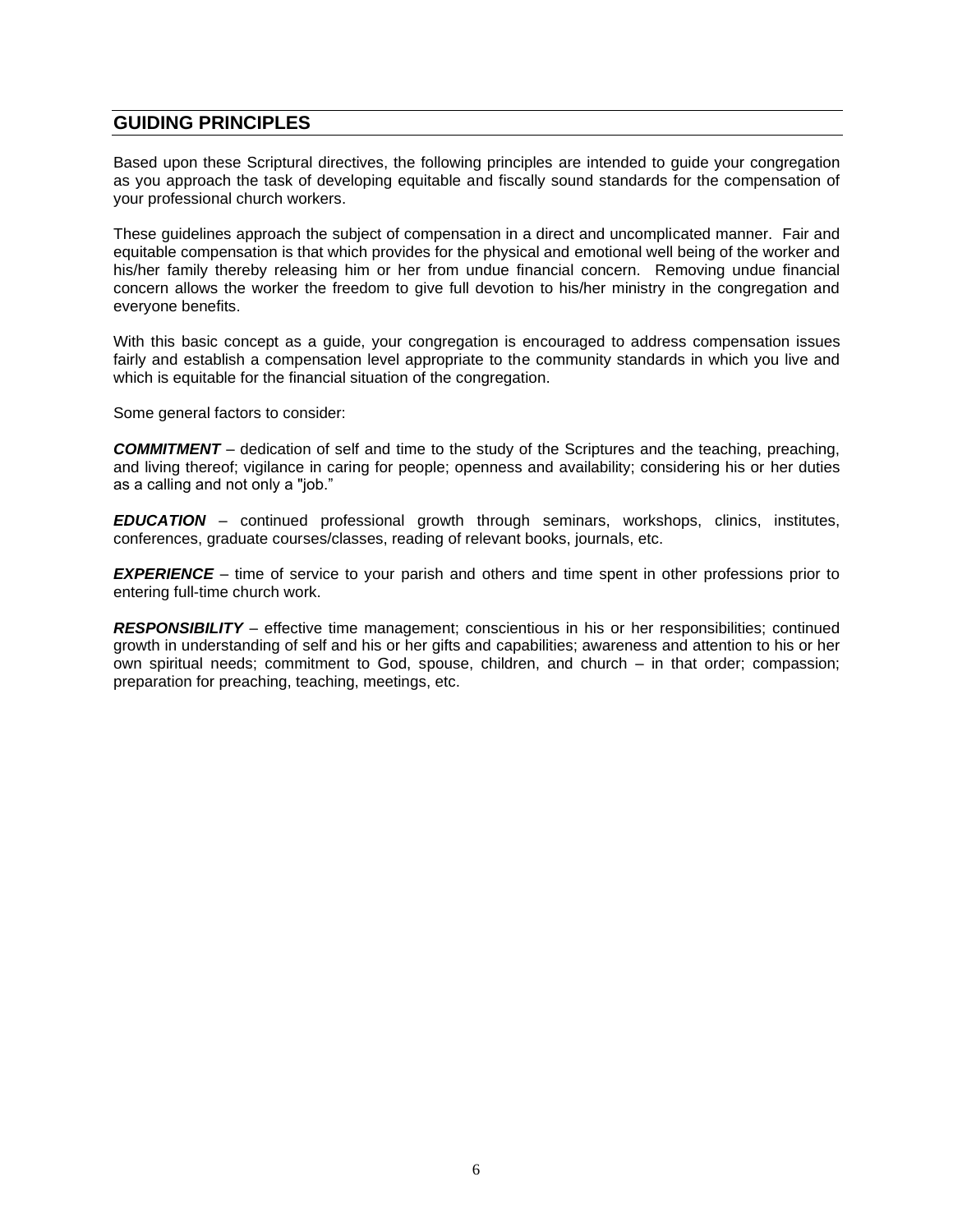# **I. BASIC WORKER COMPENSATION**

What is salary?

The word salary is defined as *fixed compensation for services, paid to a person on a regular basis.* The adjective fixed is important in this definition because beyond this constant there are many variables to be considered.

Four qualifying statements should guide you in your deliberations:

- 1. In practical matters, the District is advisory to the local congregation, providing resources to help the congregation fulfill its responsibilities and mission.
- 2. This manual is a guideline, not a directive. The District believes that our congregational leaders sincerely desire to fulfill their Christian duty that *everyone who is taught the Word share all good things with him who teaches* [Galatians 6:6].
- 3. This guideline provides a target level that all congregations should strive to reach. It should not keep a congregation from considering a higher salary or benefits for its faithful workers. In fact, the salary figures calculated by the CDST should be viewed as the minimum salary amount .
- 4. The total cost of providing for the professional church worker is not the same as salary.

The last point is perhaps the most misunderstood. For example, adequate compensation includes not only salary but:

- 1. A retirement program,
- 2. Health insurance,
- 3. Professional growth opportunities/conferences,
- 4. Auto/travel expenses,
- 5. Ministry related expenses, in addition to salary and housing.

When all of these items are grouped together in the congregational budget there is a temptation simply to add them up and come to the conclusion that the worker is well–paid. From the worker's point of view, however, only one item – salary – is available to clothe and feed the family, provide housing, pay taxes, furnish utilities, provide for children's college, etc. A fair salary comparison of a worker to occupations outside the church must weigh what is a benefit, what is a necessary business expense, and what is salary.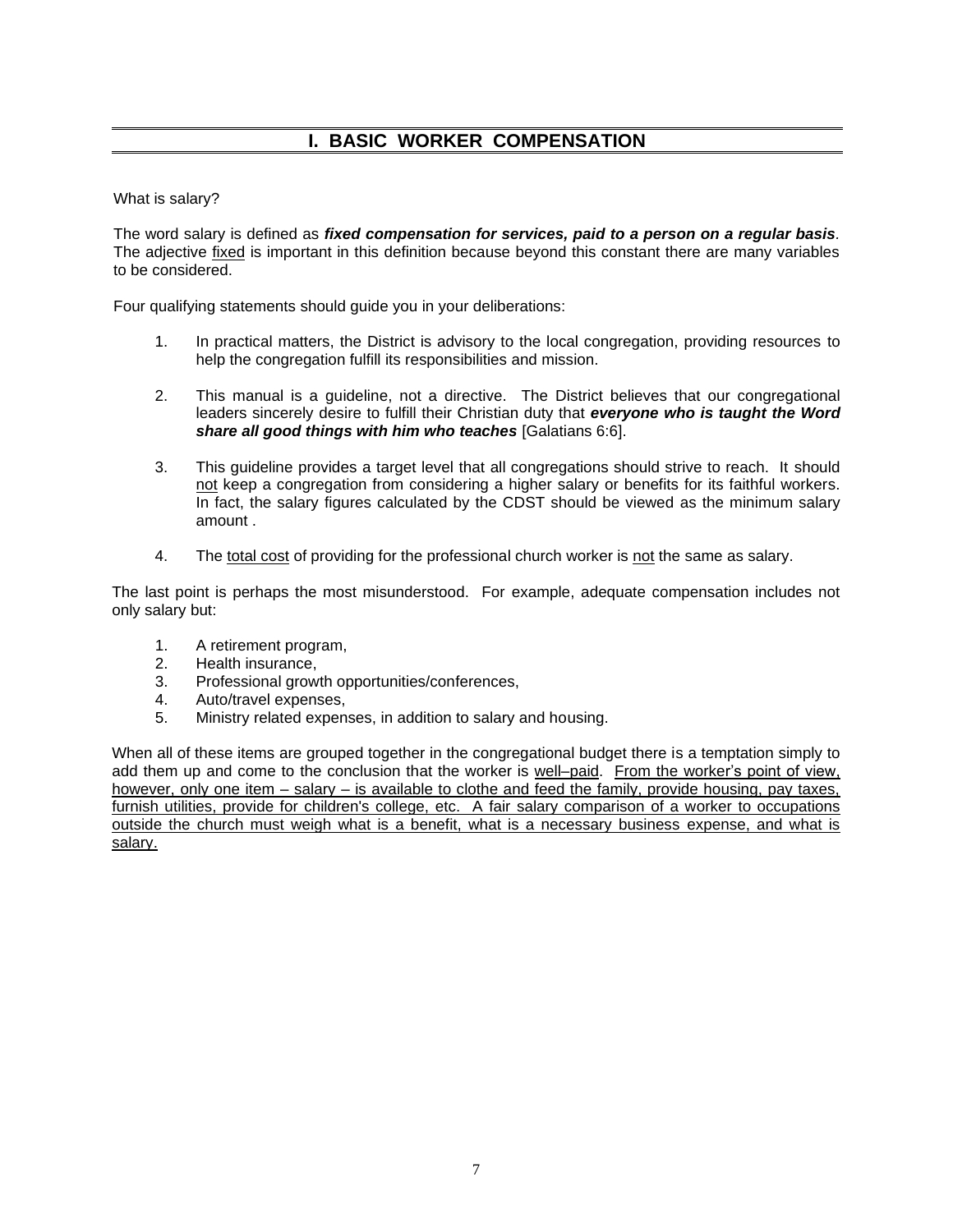# **ESTABLISHING SALARY**

Church and school worker responsibilities vary by type of position and assignment. The compensation tool is to be used as a guideline. It does not cover every employment situation within congregations and schools. Each employer's governing committee is responsible for determining compensation levels that are appropriate for the work involved.

Guideline adjustments are made for location, education and experience, and level of responsibility. For those professional church workers not rostered, congregations and schools may wish to encourage workers to move to rostered status by paying colloquy costs and/or adding a roster adjustment factor of their own determination.

#### **PARISH OWNED HOUSING**

If the congregation provides a residence, then the recommended salary should be discounted. If utilities are provided in addition to the residence, the recommended salary should be discounted by 20%. *(Note: The home's fair rental value and utility expenses paid for by the employer are included in income for selfemployment tax computation.)*

Factoring in these adjustments to the base salary will help you arrive at the total suggested cash salary for the professional church worker.

#### **DCE / DCO / FAMILY MINISTRY / DEACONESS (SPECIAL MINISTRIES)**

Congregations served by a Director of Christian Education, Director of Christian Outreach, Deaconess or other Special Minister are included in the Educator Compensation Decision Tool. **Note:** Some of these workers may serve on less than a full-time basis. See *Part-time Workers* on page 15 for guidance on how to calculate salaries for part-time workers.

#### **SCHOOL ADMINISTRATION**

School and Early Childhood leadership responsibility varies with the size of the programs and is reflected in the CDST tool. The factors assume that both the Principal and Early Childhood Director are employed on a twelve-month basis.

#### **NON-CALLED STAFF**

These compensation guidelines as well as the CPS Compensation Decision Support Tool (CDST) are intended to be used for Called workers. Salary information for all other positions, including Secretaries, Bookkeepers, Business Managers, Organists, Custodians, etc. may be accessed via the Church Salary page of the Church Law & Tax website, for more information please click [here.](https://www.churchlawandtax.com/salary/) Another option would be to survey local businesses and churches in your area.

For part-time workers, divide the salary by 2080 hours in order to determine the hourly rate.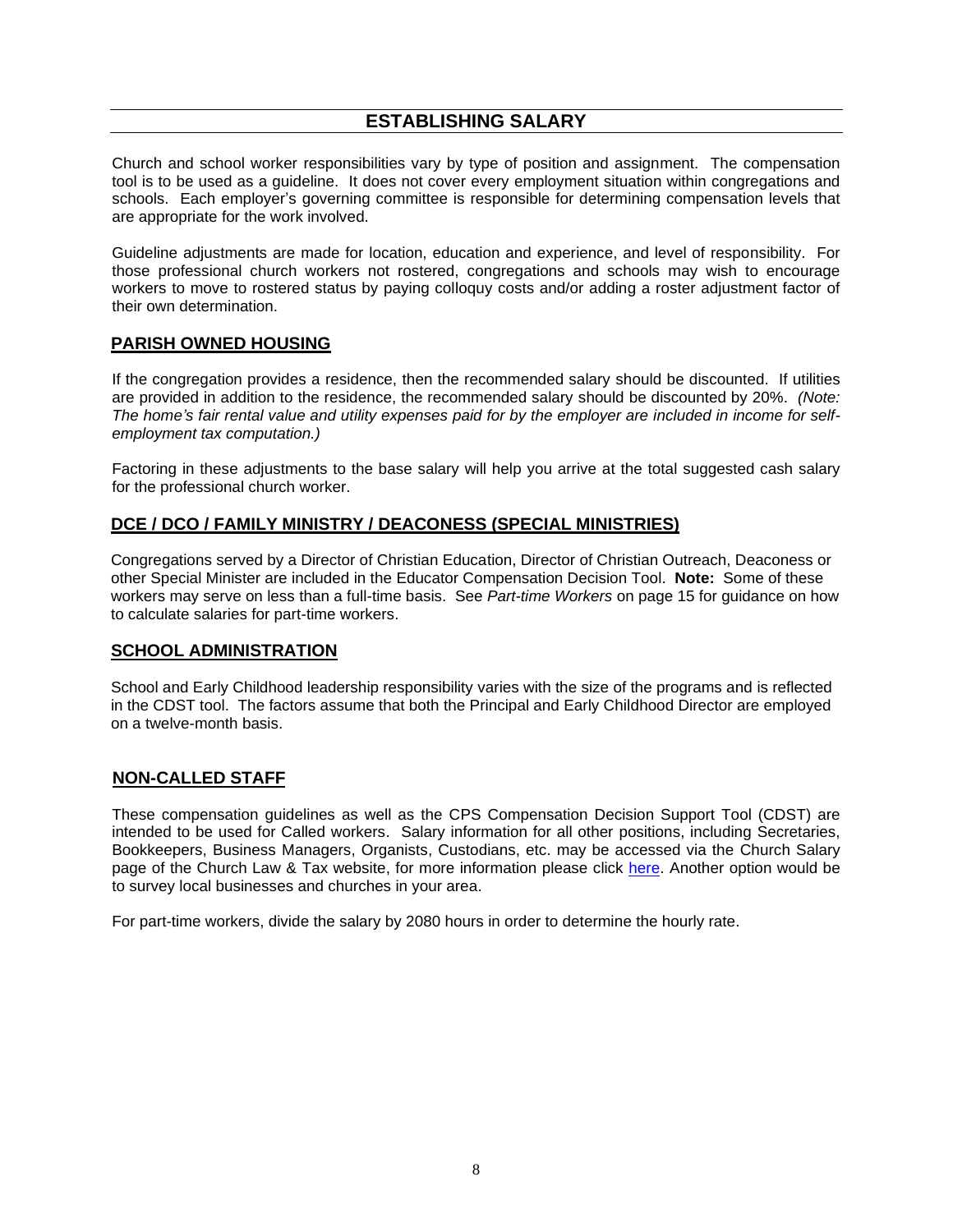#### **EDUCATION, EXPERIENCE, AND LEVEL OF RESPONSIBILITY**

The next components of salary are the adjustments for education and experience and for responsibility. Here are the factors you will need to consider.

#### **EDUCATION AND EXPERIENCE**

The effectiveness and proficiency of your professional church workers are expected to increase with each year of experience and with additional education related to their individual ministry programs. Therefore, congregations should consider including salary increments for experience, for college/seminary credit, and degrees earned. Increases of this nature are not to be considered as "automatic" increases or take the place of a comprehensive review of employee performance. Congregations may wish to credit the worker with one-half year for each full year of experience between age 30 and the year of entering his/her full-time ministry.

### **RESPONSIBILITY**

Leadership responsibility for a school, multi–staff ministry, or for a larger congregation should also be recognized as a factor in the determination of the professional church worker's salary. The additional workload required for effective leadership should be included in the consideration of salary.

# **ADDITIONAL RESPONSIBILITIES**

The guidelines assume teachers are called or contracted to serve on a ten-month basis even though they may choose to receive their compensation over a twelve-month period. Although not specifically covered in this document, you may have workers who assume additional responsibilities, such as Director of Athletics, Music Minister, and other duties that require significant additional time and effort. You are encouraged to compensate these workers for these additional responsibilities using a percentage when completing the CDST. Enter the percentage in the "additional factor adjustment percentage" box. This percentage should reflect an increasing level of responsibility and time expended.

# **PART-TIME WORKERS**

Some workers may serve on less than a full-time basis. For part-time workers, you should follow the above guidelines to calculate the full-time equivalent salary and then pro rate based on the fraction of the year worked. (For example – for a worker who works three days a week year round, you would pay 3/5ths of the full time salary.) For hourly workers, you should divide the full-time equivalent salary by 2080 (number of full-time hours in a year) to calculate an hourly rate of pay.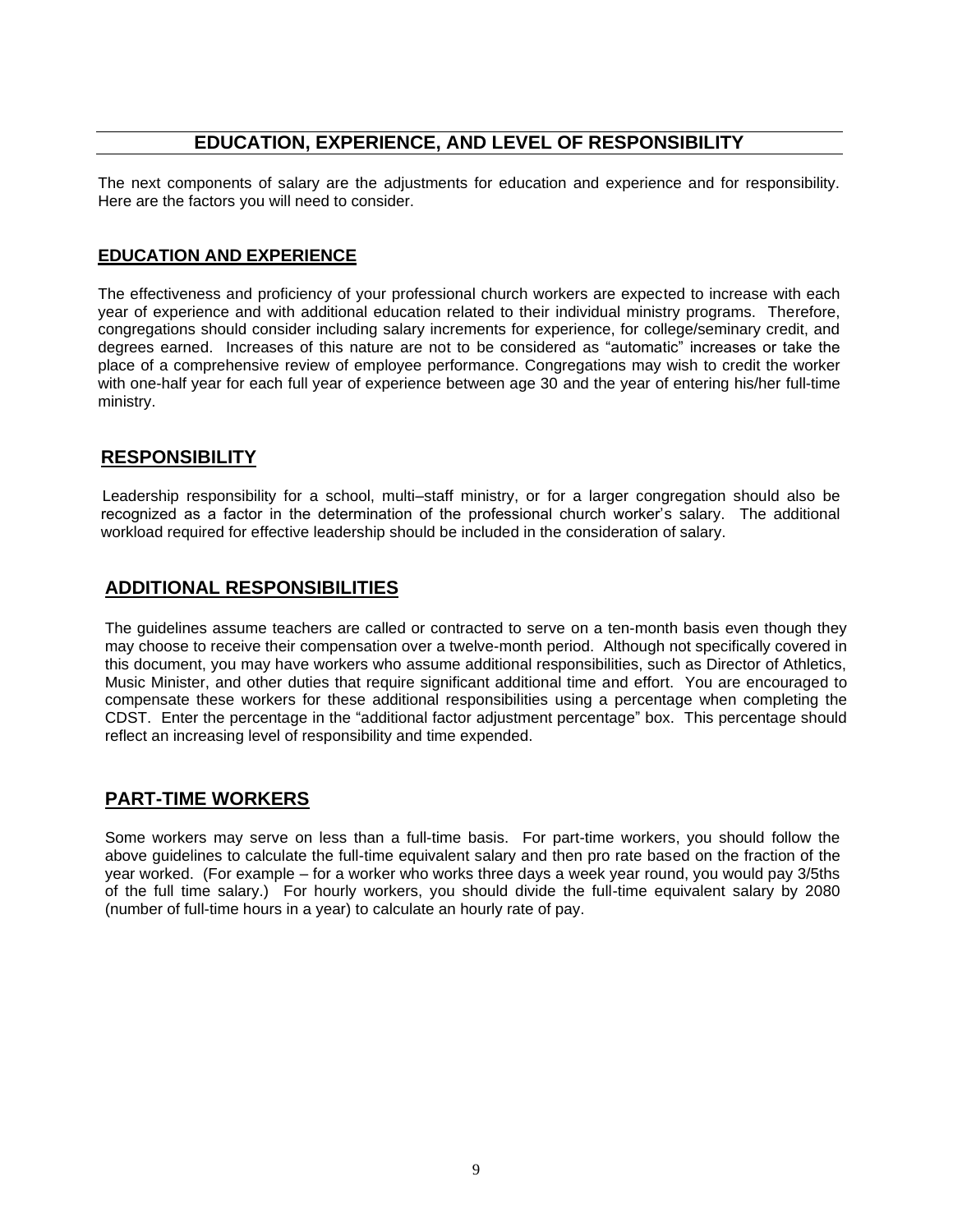# **SPECIFIC MINISTRY PASTOR (SMP) and SMP COLLOQUY EDUCATION AND EXPERIENCE CALCULATIONS**

- 1) SMP vicars, working full or part time for a congregation will have their compensation calculated at the same rate as Commissioned workers.
- 2) SMP's and SMP Colloquy's who have completed their first two years of academic requirements and are eligible for ordination and have been duly ordained and installed, shall be considered the same as Bachelor Degree workers.
- 3) SMP Pastors who continue to receive their Masters' of Divinity, shall be moved to Master's level consideration.
- 4) Calculating the number of hours for part time workers under any of these circumstances will be based on a percentage of days the SMP or SMP Colloquy works at the congregation, compared to a six (6) day work week for MDiv, fully ordained pastors.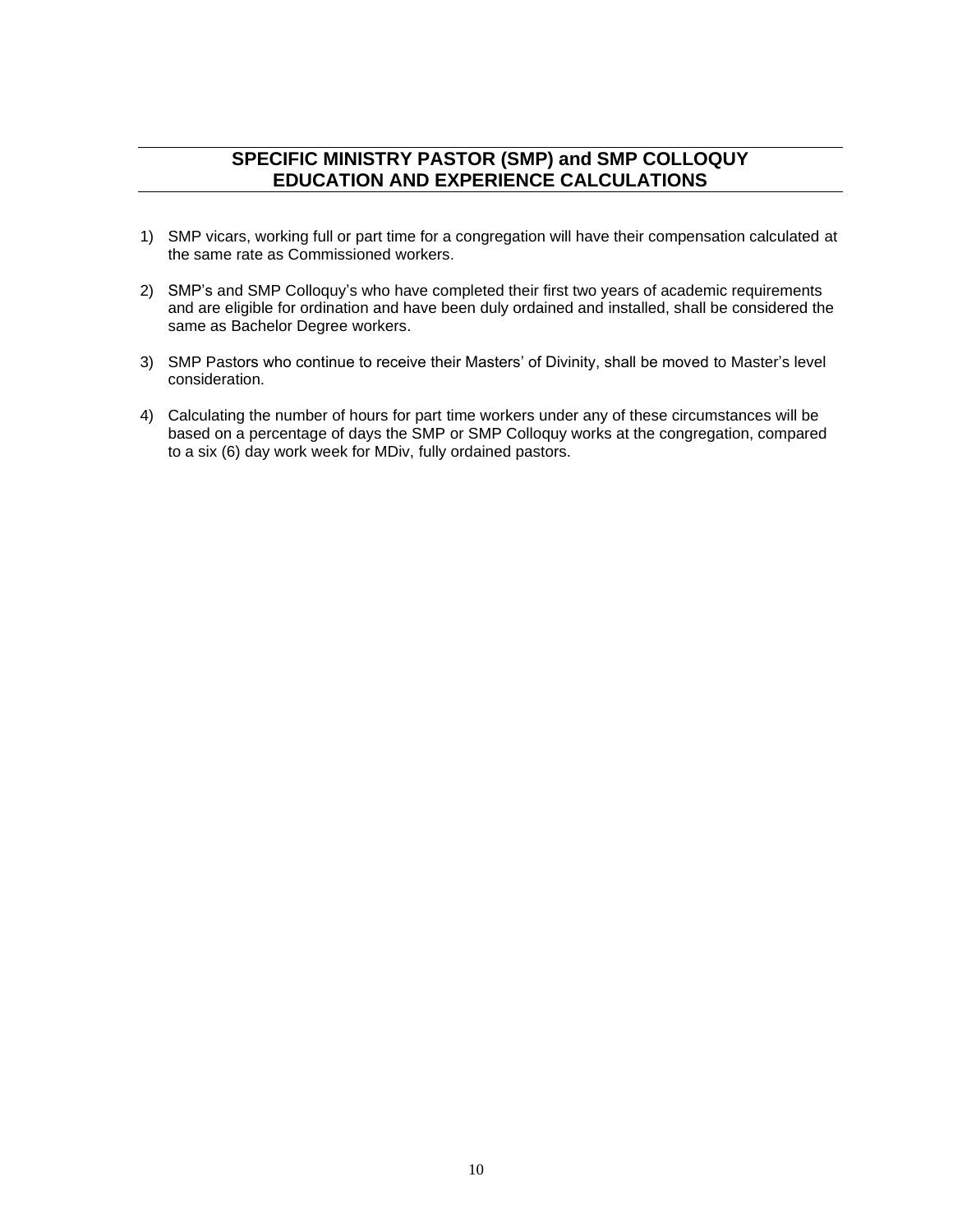## **HOUSING**

Called ordained and commissioned ministers of religion are eligible under Section 107 of the Internal Revenue Code to exclude a portion from their gross income that is used to rent or provide housing. Details on how a congregation should handle compensation to allow their professional workers to take advantage of this IRS ruling may be found in the congregational **Treasurer's Manual (Chapter 2)** or by calling the Mid–South District Office.

**Caution: Your called worker may exclude from gross income the portion used to provide housing for income tax purposes but NOT for self–employment tax purposes (Social Security).** The congregation must annually by formal resolution designate the amount of the total cash compensation that is being designated **housing allowance**. The congregational **Treasurer's Manual (Section 2.900)** has sample resolutions that may be used by your congregation. Make sure you consult with your professional worker before making this designation.

# **WHEN THE CALLED WORKER LIVES IN CHURCH OWNED HOUSING**

The recommended salary guidelines are based on the assumption that your congregation does NOT provide a residence but includes a housing allowance as part of the salary. If your congregation provides a residence, this salary must be adjusted by the value of that church owned housing.

Reduce the total salary by **25%** if the worker lives in church owned housing and the congregation pays for the utilities. This is the formula used by Concordia Plans Services of our Synod when reporting compensation.

Congregations are reminded that called workers living in church owned housing must report the fair market value of such housing to the IRS as part of the total compensation when figuring the Self–Employment Tax (Social Security) **but not for income tax**. If you are unsure of the fair rental value of the residence provided, consult with local realtors to arrive at a fair and equitable figure. This should be adjusted every 2–3 years to reflect the changing value of the housing provided.

### **HOUSING EQUITY ALLOWANCE**

If your congregation provides housing to your called worker, he or she is not developing any equity in a home. At the time of retirement or if the worker should die in office, he/she would not be able to provide his or her family with housing. Congregations should assist in developing housing equity by annually setting aside funds (deferred income) in the name of the called worker.

Several methods can be used to accomplish this purpose. Some congregations have set aside funds based on the increase in property value as determined by the annual change in the consumer price index and others have set aside funds based on the amount which would have been paid in property tax. Perhaps the most equitable method is to set aside between 1–2% of the fair market value of the church owned house. Any funds so set aside should be deposited into a tax-deferred investment in the name of the called worker. The fair market value of the house can easily be obtained from a realtor and should be adjusted every 2-3 years to reflect changing market conditions.

In the event of the called worker's death the accumulated amount will be transferred to his survivors or estate. Upon buying or building his own home, retiring, or moving to another parish, the accumulated amount is also to be conveyed or transferred to the called worker.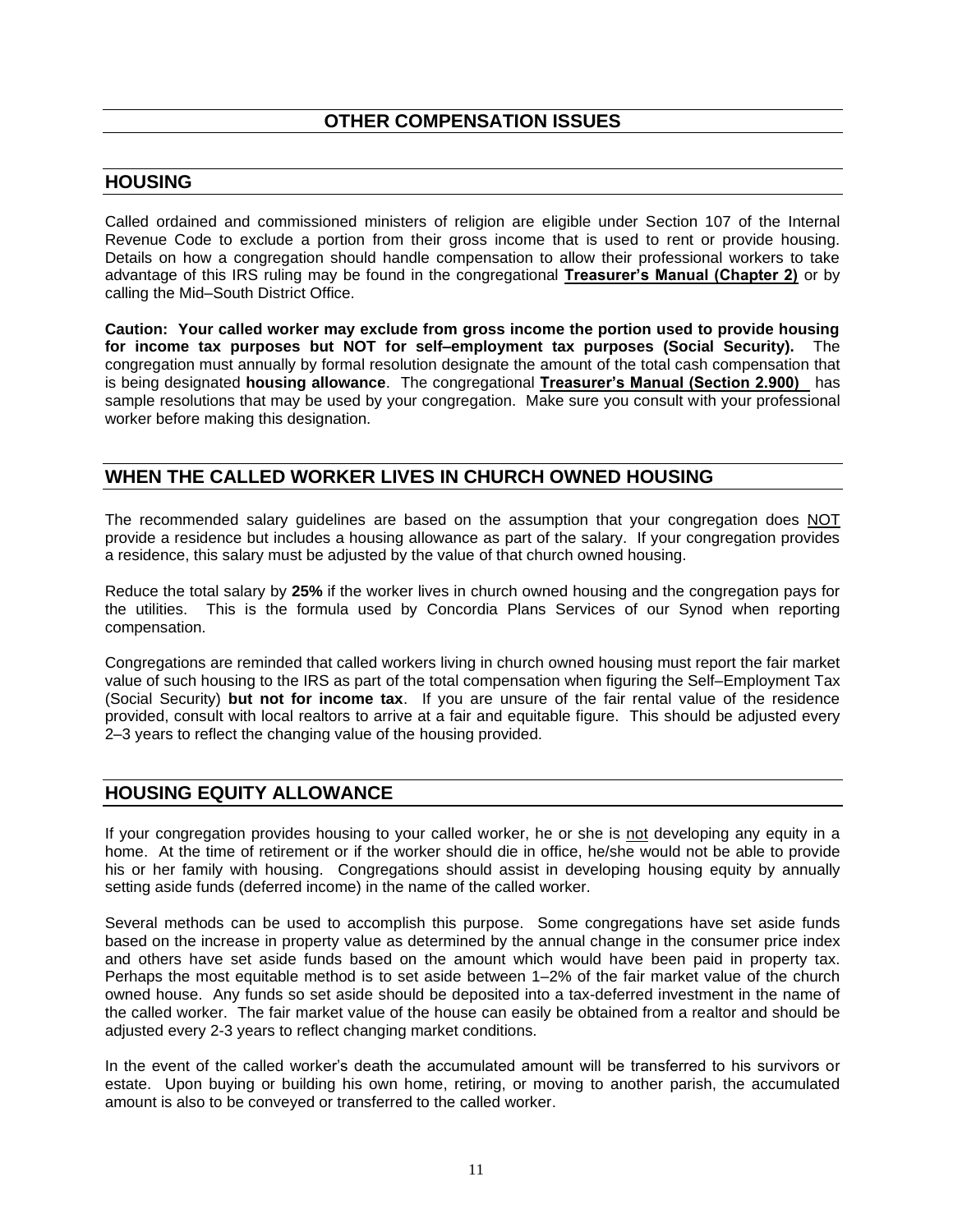#### **HOUSING ALLOWANCE**

Called workers living in church owned housing are still entitled to designate a portion of their income as housing allowance. IRS regulations allow for such an allowance covering the cost of such items as drapes, cleaning supplies, furnishings, etc. **Consult the Treasurer's Manual (Chapter 2) or District or Synod for specific information before designating a housing allowance.**

## **SELF–EMPLOYMENT TAX (Social Security)**

All called ministers of religion, who have opted for self-employment status, are considered self–employed for purposes of Social Security. Unlike other church employees, the congregation does not pay half of the FICA tax. The called worker pays the entire tax (currently 15.3% of his cash salary, housing, and honoraria).

Because of this difference and because of the burden this often places upon called workers, many congregations have given the worker the amount they would have had to pay if he/she were considered an employee. This would be 7.65% of the cash salary and housing (either the allowance or fair rental value of church owned housing).

**Caution: This is considered taxable income for the called worker but it is a way of helping him or her off–set the high tax for self–employment. Your Treasurer's Manual will help in explaining this and provides assistance for those congregations who wish to provide this allowance.**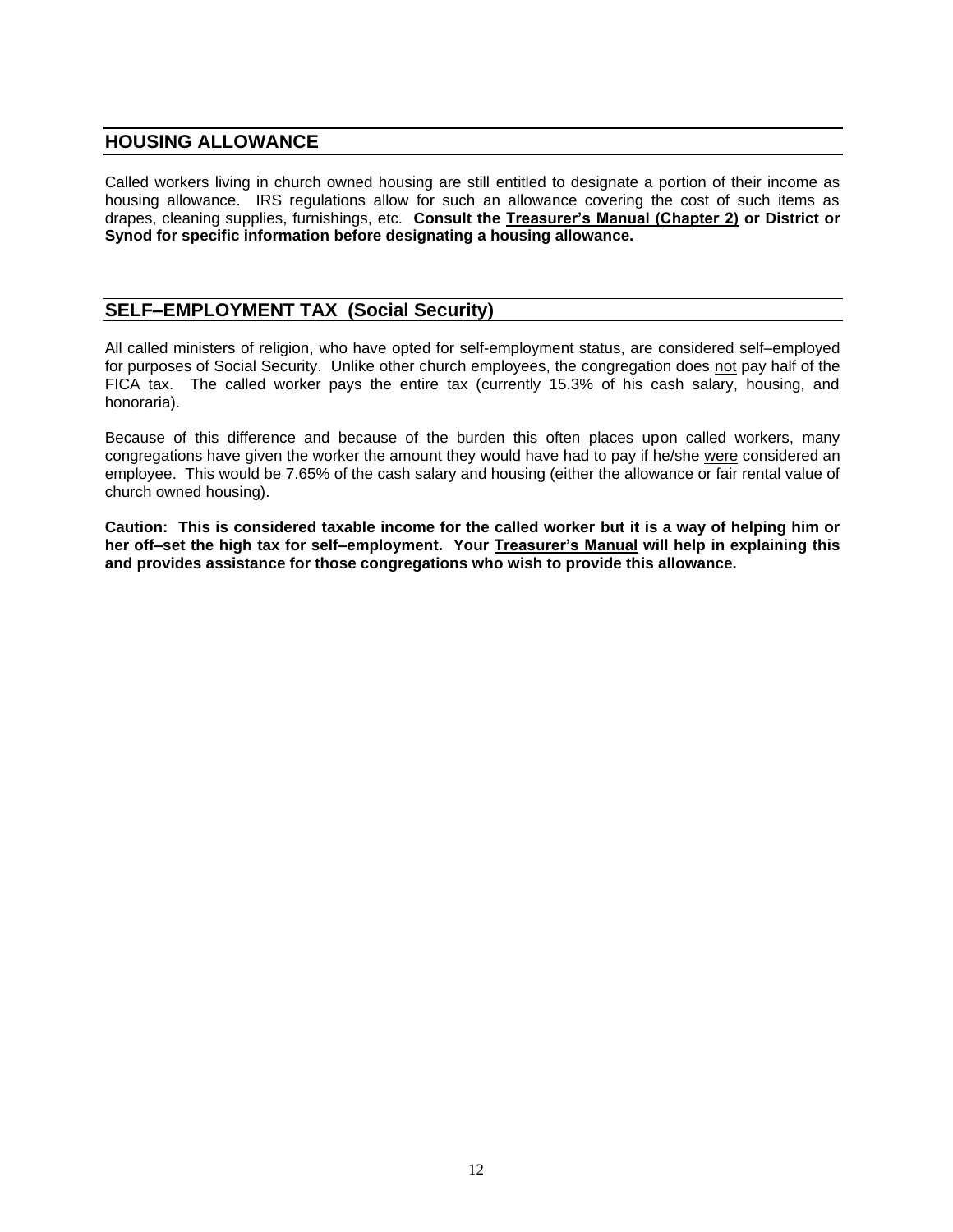# **CPS COMPENSATION DECISION TOOL**

# **PASTORS AND PARISH PROFESSIONALS**

The CPS Compensation Decision Support Tool (CDST) was developed to assist LCMS congregations in determining salaries for called staff positions. The tool may be accessed online [here.](https://tc.cbiz.com/CompToolCPS/Login.aspx) The link is also provided for your convenience:

#### <https://tc.cbiz.com/CompToolCPS/Login.aspx>

The positions available via the tool are Sole Pastor, Senior Pastor, Associate Pastor, Director of Christian Education, Director of Parish Music, Director of Family Life Ministry, Director of Christian Outreach, Deaconess and Lay Minister. Once the position is selected, enter the zip code and select the congregation, more information will populate. Please click on the button titled "Position Function" and review the information to ensure correct classification of the responsibility involved.

You will need the following information to generate a compensation estimate for each position desired:

- Employee Position
- Zip Code of Congregation
- Church Name
- Worker's Years of Experience
- Worker's Education Level
- Additional Factor Adjustment Percentage allow mouse to hover over this link for additional information

Once the compensation estimate is generated, a pdf will appear at the bottom the screen. This pdf will provide a detailed calculation for arriving at the LCMS range midpoint pay as well as a complete analysis for the total salary range. As stated previously, this is merely a guide for consideration. The responsibility for setting the church worker's salary rests with those at the congregation level charged with this task.

# **EDUCATORS**

The CPS Compensation Decision Support Tool (CDST) was developed to assist LCMS schools in determining salaries for Educators. The tool may be accessed online [here.](https://tc.cbiz.com/CompToolCPSEd/Login.aspx) The link is also provided for your convenience:

#### <https://tc.cbiz.com/CompToolCPSEd/Login.aspx>

The positions available via the tool are Childcare Teacher and Assistant Teacher, Early Childhood Director, Preschool Teacher and Assistant Teacher, Elementary, Middle and High School Teachers, Administrator/Principal and Assistant Administrator/Principal. Once the position is selected, enter the zip code and select the school, more information will populate. Please click on the button titled "Position Function" and review the information to ensure correct classification of the responsibility involved.

You will need the following information to generate a compensation estimate for each position desired:

- Employee Position
- Zip Code of School
- School Name
- Worker's Commissioned Status
- Worker's Years of Experience
- Worker's Education Level
- Additional Factor Adjustment Percentage allow mouse to hover over this link for additional information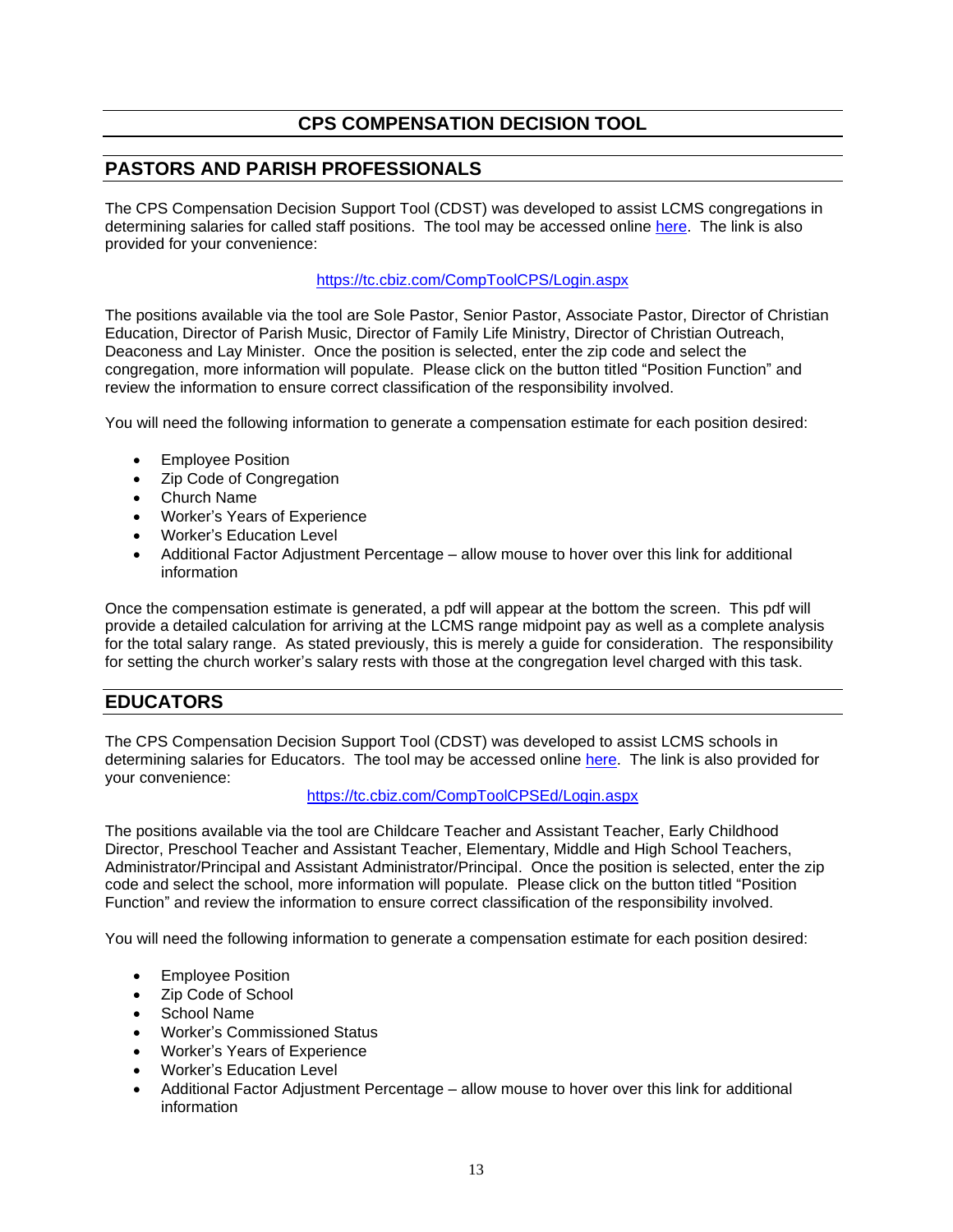Once the compensation estimate is generated, a pdf will appear at the bottom the screen. This pdf will provide a detailed calculation for arriving at the market range midpoint pay as well as a complete analysis for the total salary range. As stated previously, this is merely a guide for consideration. The responsibility for setting the church worker's salary rests with those at the school level charged with this task.

# **II. SUPPLEMENTAL FRINGE BENEFITS**

The spiritual, mental, emotional and physical well–being of the worker is also part of the congregation's responsibility. The congregation is encouraged to establish a holiday schedule, regular days off, and a vacation policy. The congregation should encourage the worker to use the full-allotted vacation time for the enrichment of his/her ministry, his/her personal health, and the welfare of his/her family. It is to no one's benefit for a worker to avoid taking regular time off or vacations.

# **CONCORDIA PLANS SERVICES**

Congregations are encouraged to enroll and support their professional church workers in Concordia Plans Services of our Synod. While these plans are a significant expense to the congregation, they do provide the utmost protection of the worker and his/her family for health care, disability, and retirement. These plans are portable and allow a worker to accept a position in your congregation without a lapse of benefit coverage or penalty.

There are five programs of benefits within the Concordia Plans Services family:

- 1. The Concordia Health Plan (health insurance/major medical)
- 2. The Concordia Retirement Plan (supplement to Social Security)
- 3. The Concordia Pension Plan for Pastors and Teachers
- 4. The Concordia Disability and Survivor Plan (benefits to family in case of a worker's death or severe disability)
- 5. The Concordia All Cause Accidental Insurance Plan (optional)

Details on these plans are available from Concordia Plans Services, P.O. Box 229007, 1333 S. Kirkwood Road, St. Louis, MO, 63122–9007 or 1–888-927-7526 or at www.concordiaplans.org.

Concordia Plans Services requires the employer to pay the full cost of the Concordia Retirement Plan and Concordia Disability and Survivor Plan. The employer is also required to pay at least fifty percent (50%) of the cost for worker-only coverage in the Concordia Health Plan. The employer may pay for more than fifty percent (50%) of the cost of the worker-only coverage or pay for all or a portion of the cost for dependent coverage, but the employer must make such payments on a uniform and nondiscriminatory basis for all eligible workers.

The CHP options are available for viewing at<https://www.concordiaplans.org/health.html>

Each congregation should strive to cover its workers under Healthy Me Copay A, Healthy Me Copay B or HDHP. If you elect the HDHP option, the congregation will need to fund an HRA for individuals to help offset the high deductible. For more information on this option, please contact Angela Fowler at the Mid-South District, 901-373-1343, ext. 3105 or by email at [afowler@mid-southlcms.com.](mailto:afowler@mid-southlcms.com) If your congregation chooses to cover your workers under another option and/or chooses not to pay for spouse and dependent coverage, you should consider the additional financial burden this puts on your worker and adjust his/her income so that the worker can afford appropriate medical care for his/her family. However, many congregations pay also for the worker's spouse and dependents.

All employers, regardless of size, participate in **Employer Choice** which means that the congregation and/or school may choose only **one** coverage option for workers. However, eligible employers may participate in **Worker Choice.** With this option, the congregation and/or school may offer workers **two or three** options from a list of pre-defined valid option combinations available. To quality for Worker Choice, employers must have a minimum of 15 workers enrolled in the Concordia Retirement Plan, at least 75% of eligible workers enrolled in the CHP (no fewer than 10 workers) and no dual health plan coverage with another carrier that is offered to workers. Whichever method of health premium coverage is selected by the employer, this method **must** be applied consistently to **all employees**. The employer cannot provide "full family" premiums for some workers and require others to pick up a portion of their premium. If an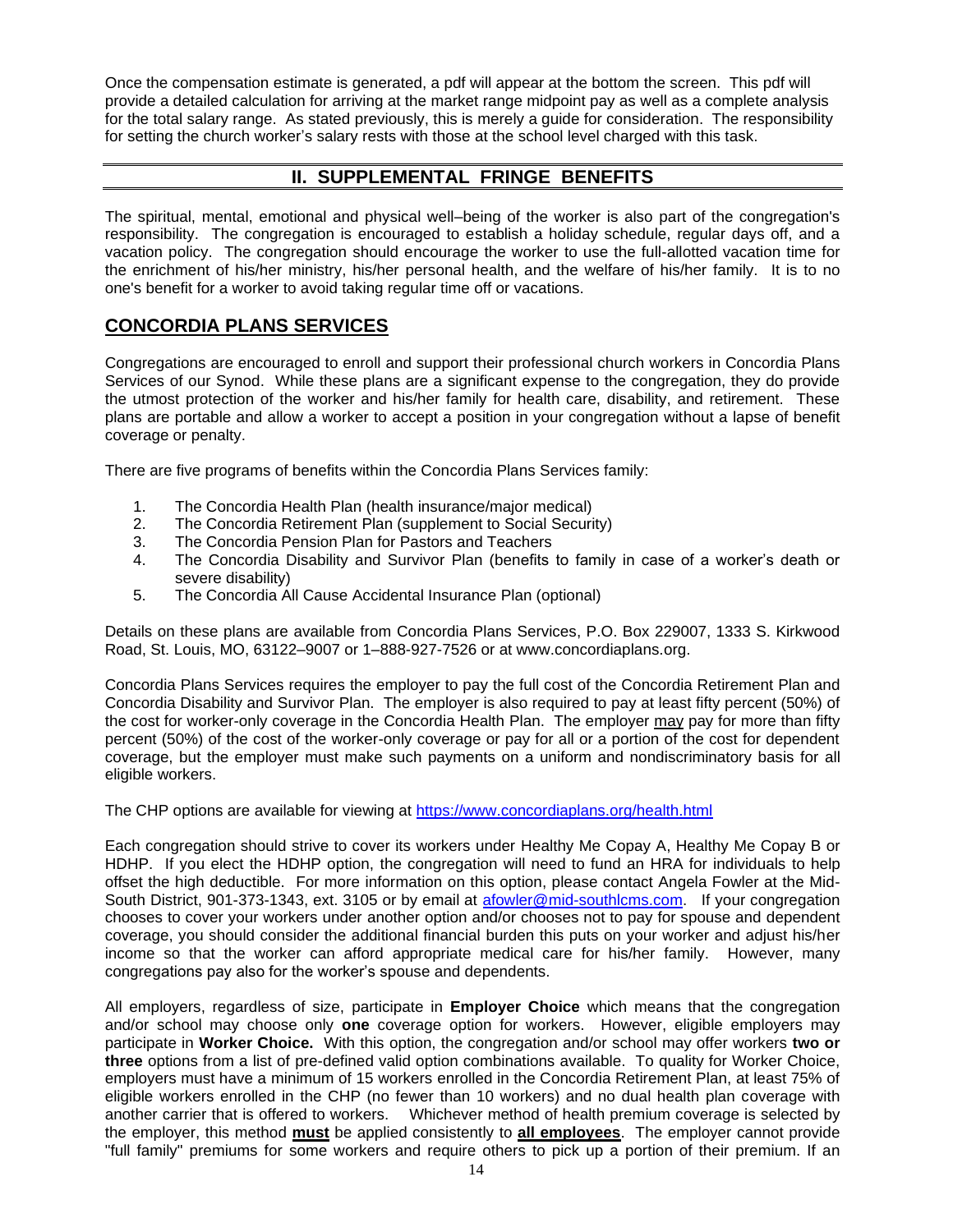employer has chosen "worker only" health coverage and some employees are purchasing dependent coverage themselves, **significant tax savings** can be achieved by adopting the **"Flexible Spending Agreement"** developed by Synod. This agreement between the employer and the worker allows the employee to pay health premiums with pre-tax dollars rather than after-tax dollars. The employer incurs minimal additional cost and the employee saves taxes. For details call Concordia Plans Services at 1-888- 927-7526.

Remember that those participating in the "Offset/Regular" basis of the Concordia Retirement Plan, those enrolled after January 1, 1982, are to receive the difference between the full and offset contribution. This special payment assures that all workers deemed "self-employed" for Social Security purposes are treated equitably, whether they are participating in the CRP on a "Full Basis" or on the "Regular Basis". If the employer is already helping the worker pay part or all of the self-employment tax, the special payment described in this paragraph need not be considered an obligation by the congregation. Consult the **Treasurer's Manual (Chapters 1 and 4)**, Concordia Plans Services, or the District Office for specific directions regarding the offset plan.

If you are considering insurance coverage options other than Concordia Plan Services, please reach out to the CPS Representative for your ministry to insure an apples to apples comparison of benefits. The contact information for your CPS Representative may be accessed [here](file:///C:/Users/afowler/AppData/Roaming/Microsoft/CPS/2020/CPS%20Contact%20Info.pdf)

### **FLEXIBLE SPENDING ARRANGEMENTS**

Information regarding Flexible Spending Arrangements or Cafeteria Plans is available from Concordia Plans Services. These plans should be developed with the assistance of a tax accountant or attorney. Basically, the plans allow workers to set aside a portion of their salary for health care costs or childcare. There is no additional cost to the congregation once the plan is in place. Annual filing with the IRS on Form 5500 is required.

# **TAX-SHELTERED ANNUITIES (CRSP)**

Congregations are encouraged to provide tax-sheltered annuities to workers who desire them. As employees of qualifying tax-exempt organizations, they have a valuable opportunity to accumulate funds for their retirement. Contributions to a 403(b) tax-sheltered plan (named after the applicable sections of the Internal Revenue Code) can be made by the employee and/or employer. The money contributed and earned in the plan is not subject to federal income taxes until withdrawn. There is no cost to the congregation, but it can be a significant benefit to the worker. Currently, Fidelity Investments is the only 403(b) plan service provider utilized by Concordia Plan Services through the Concordia Retirement Savings Plan (CRSP).

The Concordia Retirement Savings Plan (CRSP) is crucial to building a secure retirement that works together with the Concordia Retirement Plan. There are two options available, the pre-tax savings option or the after-tax Roth option. For more information regarding CRSP click [here.](https://www.concordiaplans.org/financial-planning-retirement/concordia-retirement-savings-plan.html)

### **VACATION**

Your professional church worker needs time for renewal through regular days off and a planned vacation; this is essential to their ministry. As a congregation/school you should insist that the professional church worker use all of his/her allotted vacation time.

# **VACATION SCHEDULE**

#### **10 - Month School Workers**

Receive paid vacation during Christmas, spring break, and other school vacations.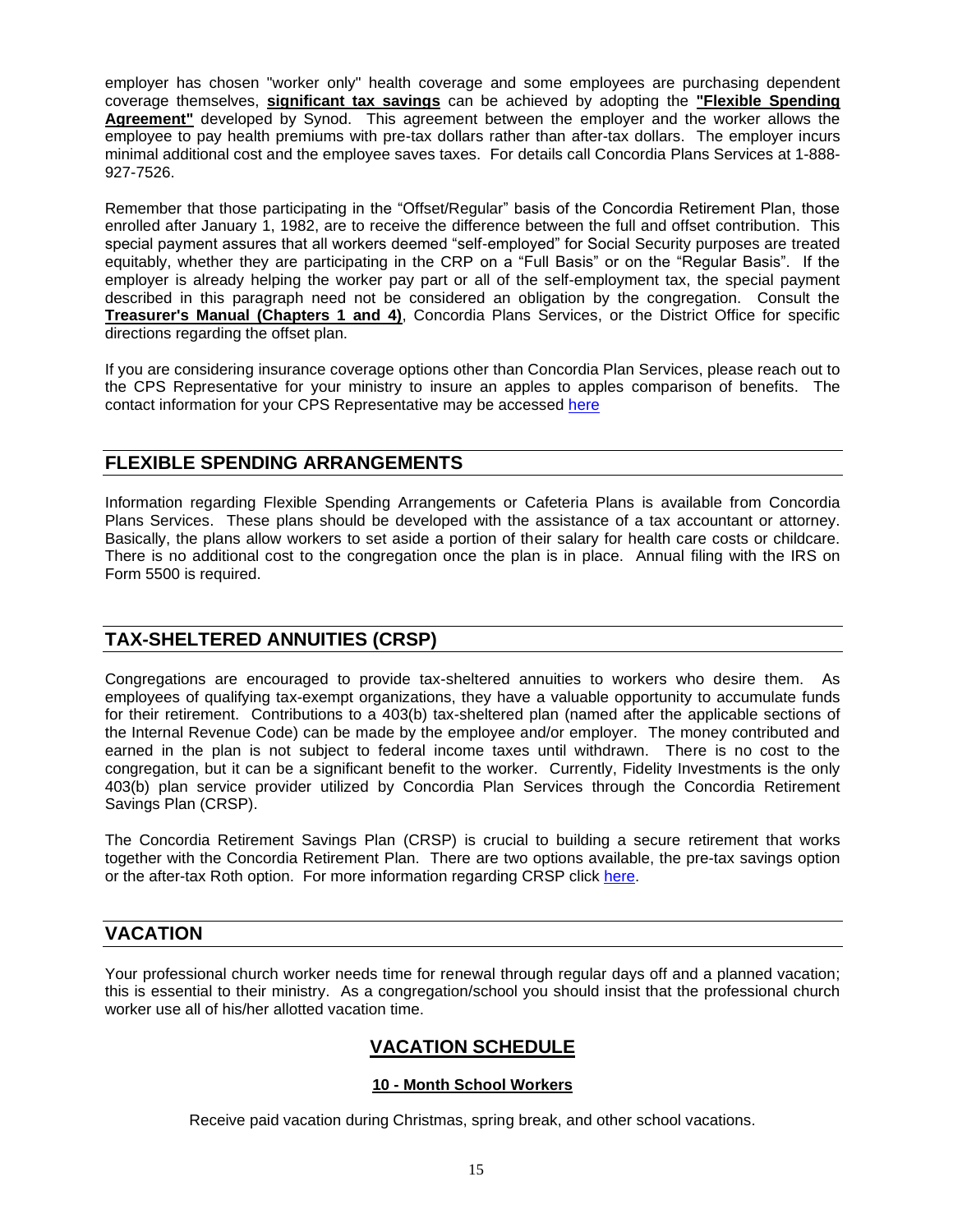#### **12 - Month Workers**

| Years of<br>Service | <u>Vacation Days</u>            |
|---------------------|---------------------------------|
| $1 - 4$             | 3 weeks (3 Sundays for Pastors) |
| $5 - 19$            | 4 weeks (4 Sundays for Pastors) |
| $20 +$              | 5 weeks (5 Sundays for Pastors) |

Years of service include total years the worker has been in ministry. When a worker has entered full-time church work later in life, you may wish to add one half year for every year of experience between the age of 30 and the age when the worker entered into his/her full-time ministry.

If the worker is in ministry at a school, each congregation needs to decide if any days off surrounding Christmas and Easter will count toward a twelve-month worker's vacation time. This decision should be communicated in advance to each affected individual.

Unused vacation time should not be carried over to the following year. However, if a worker has unused vacation days accrued at retirement or at the time he/she moves to a new location, he/she should be paid for that unused vacation time prior to leaving the congregation.

Every worker and his/her family need time off and the congregation is encouraged to provide and respect at least one full day off each week for the worker. In addition some congregations have allowed their pastor a weekend off on those months when there are five Sundays. This is considered compensatory time for the extra duties normally required during holiday seasons. Because pastors and their families are not free to observe the holidays, some congregations have provided several days and the Sunday following Christmas and Easter off in addition to the regular day off and vacation time allotted.

**NOTE:** Days off to attend required District, Circuit and Synod meetings and conferences and attendance at professional seminars and workshops are **NOT** vacation time and congregations should not consider these required meetings and professional growth conferences as days off or part of the allotted vacation time.

### **SICK LEAVE**

It is recommended that sick leave be granted in accordance with the Concordia Disability and Survivor Plan, that is, fourteen (14) calendar days per year. For schools this would be equivalent to ten (10) working days with the option that two (2) of those days may be used as personal time. Sick leave may be carried over, up to a maximum of 30 days, with no monetary reimbursement for unused days.

A professional church worker, who becomes ill at the beginning of his/her ministry without having accumulated sick leave, may be advanced sick leave in anticipation that advanced days will be earned later in the year.

### **ANNUAL PREVENTIVE HEALTH EXAM**

The Concordia Health Plan encourages preventive health care and provides an allowance for an annual physical examination. Your congregation is encouraged to insist that your professional church workers avail themselves of this benefit and may, if necessary, supplement the allowance to insure on-going preventative health care for your professional church workers.

### **PERSONAL TIME OFF AND EMERGENCY LEAVE**

Personal business may occasionally require the worker to be away from the congregation. Many congregations provide two days per year for personal leave. Personal leave should not be counted as part of vacation, sick leave or regular days off.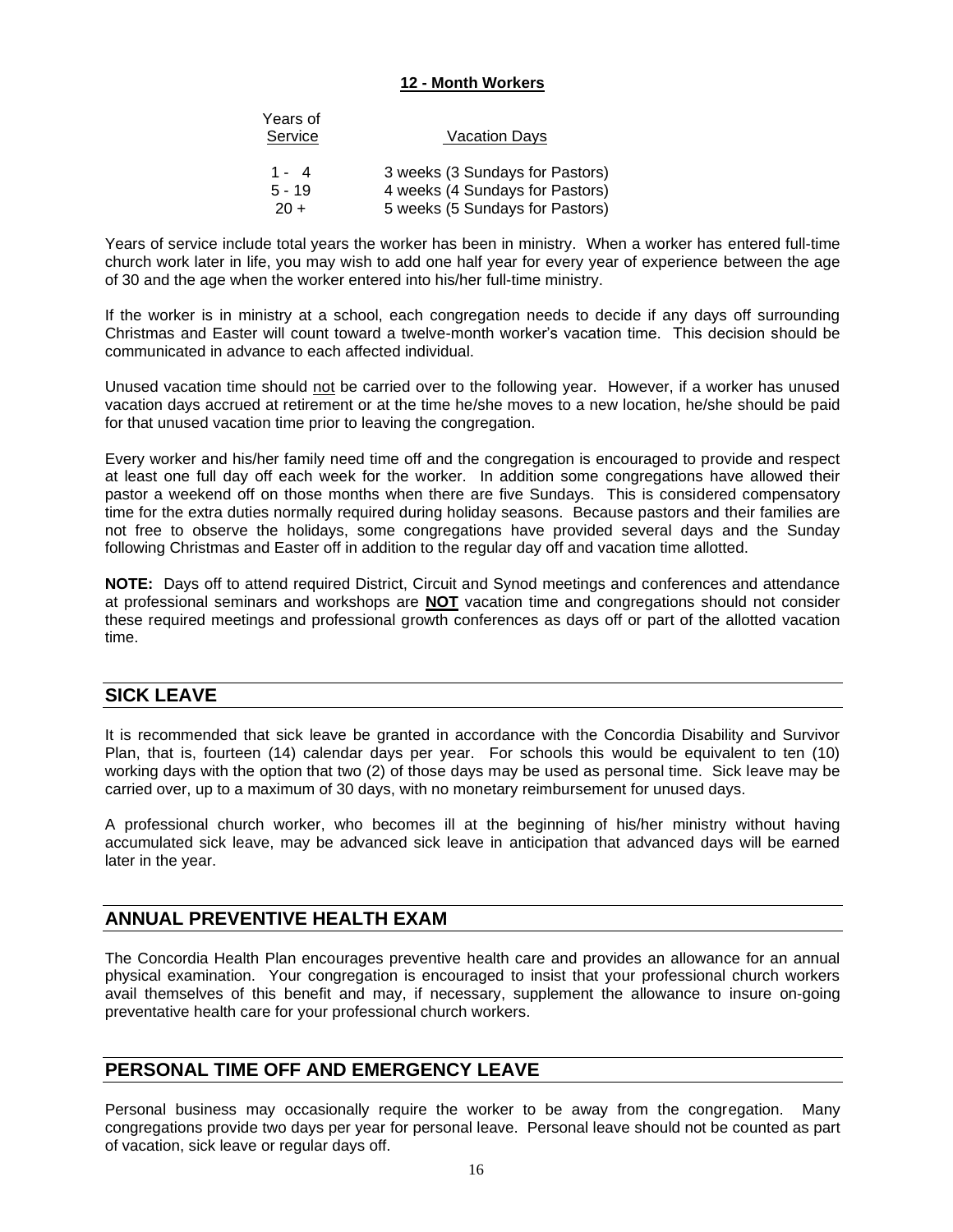To cover special cases of emergency leave, such as death in the immediate family, a congregation may grant special leave at the discretion of the governing Board. It is recommended that workers be allowed leave with pay at the time of a death in their immediate family or household. Immediate family, for the purpose of these guidelines, includes father, mother, brother, sister, husband, wife, child, grandchild, grandparents, father-in-law, mother-in-law, or any related person residing in the home of the worker. Leave for a death in the family should be granted for a period of three (3) working days at full pay.

Extensions may be granted by the congregation's governing Board. Emergency leave should not be counted as a regular day off or as part of vacation, sick leave, or personal leave time. If your pastor is granted emergency leave and the emergency requires him to be gone over a weekend, the pastor should make arrangements for a substitute to conduct worship services and to cover pastoral care and/or parish emergencies. Compensation for such substitutes should be arranged at the discretion of the governing Board.

#### **MILITARY LEAVE**

If your worker is attached to an Armed Forces Reserve Unit, he/she will need special leave during the time required to serve on active duty. This is usually a two-week period during the summer months. The worker should receive full salary during this training period.

If your pastor is an Armed Forces Reserve chaplain, he should arrange for a substitute when the reserve training requires him to be away from the worship services. A pastor should be contacted to cover for pastoral care to the sick and in emergencies. Weekend duty is also required once per month. Usually this does not interfere with the pastor's Sunday obligations. Unless an unusual situation exists, there is no need for special compensation arrangements for weekend duty.

**Caution:** Whatever your congregation does with regard to sick or personal or military leave, you must use the same approach for all other full–time staff. Federal regulations require that all be treated the same. A staff person may not under federal law waive this requirement.

### **RELOCATION ALLOWANCE**

To help reduce the financial strain to workers new to their staffs, congregations are encouraged to provide a relocation allowance. The amount of the allowance should take into consideration such expenses as deposit for an apartment, utilities, telephone, etc. This type of allowance can help make the move and transition to a new location easier for the worker.

#### **MOVING EXPENSES**

When a congregation calls a worker, it should pay all necessary and reasonable moving expenses, including adequate insurance for the possessions of the worker and his/her family. The use of a professional moving firm indicates to the professional church worker that you are concerned about their welfare and the protection of their personal belongings.

The Lutheran Church – Missouri Synod spends \$2-3 million annually with van line companies relocating personnel throughout the synodical system. To provide more effective and efficient support of our relocation needs, we are recommending you utilize one of the following three (3) major van lines:

| 1. BEKINSBekins Van Lines |                                      |  |
|---------------------------|--------------------------------------|--|
| Contact:  Shellie Law     |                                      |  |
|                           | Telephone: 1(800) 248-7960, ext. 338 |  |

2. **STEVENS**........ Stevens Worldwide Van Lines ......................... Contact: ........... Vicki Bierlein ......................... Telephone:....... 1(800) 248-8313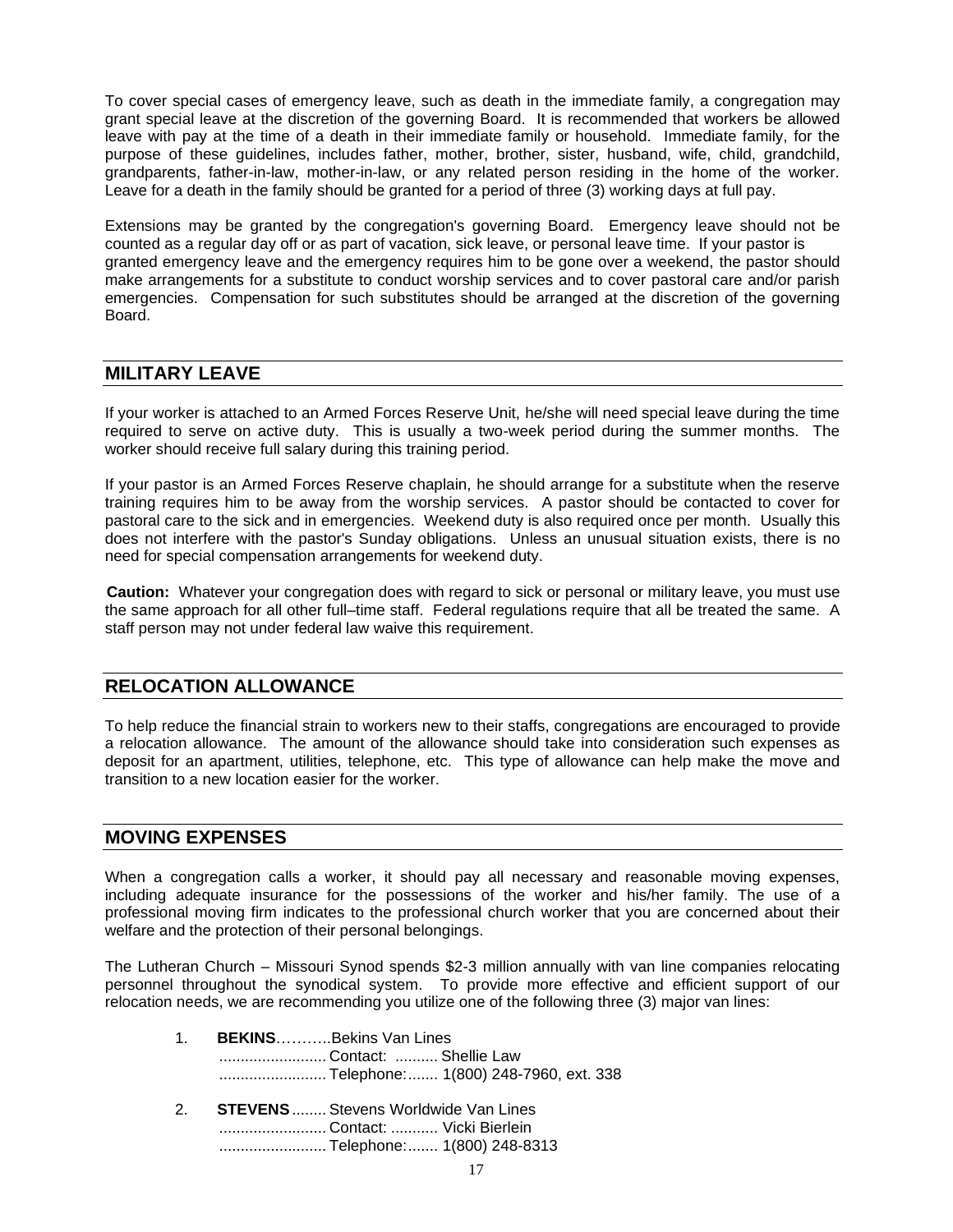3. **WHEATON** ...... Wheaton World Wide Moving ......................... Contact: ........... Melissa Ujhelyi ......................... Telephone:....... 1(617) 517-9876

We have contracted with these van lines to provide considerable benefits not previously available. HOWEVER, THESE VAN LINES MUST BE CONTACTED AT THE NUMBERS INDICATED ABOVE TO RECEIVE THE BENEFITS OUTLINED.

**Note: Per the LCMS Treasurer's Manual, (Section 6.140), Moving Expenses reimbursed or paid to a third party directly are taxable compensation and must be added to the employee's wages.** 

#### **PROFESSIONAL EDUCATION DEBTS OF NEW WORKERS**

Many workers enter the ministry with significant educational debts. They have undertaken these debts to serve you; so the congregation may well wish to consider assisting the worker in the repayment of these debts. Such assistance, however, is considered regular income for the worker and subject to all IRS taxes.

In addition, *MinistryFocus* is an RSO of the LCMS that offers grants for loan repayment assistance to professional church workers of the LCMS. There is a special fund for Mid-South District professional church workers with significant educational debt that was established by the MDS Board of Directors. For more information or an application, please click [here.](http://ministryfocus.org/)

# **ANNIVERSARY - RETIREMENT**

Anniversary and retirement celebrations are for the purpose of demonstrating appreciation to those workers with a certain number of years of service to the church. These guidelines are to help promote consistency for the proper recognition of the faithful services of our professional church workers by virtue of their dedicated service to the LCMS and the congregations they serve. A "Recognition Committee" should be appointed or elected to administer these responsibilities.

- 1. Anniversaries and Retirement:
	- a. At a minimum, recognize 10, 25, 40 and 50-year anniversaries in full-time church work
	- b. Recognize retirement from full-time church work
	- c. Hold a reception/celebration event to be arranged by the committee
	- d. Provide a gift of at least 1/2 month's salary upon 25 years of service
	- e. Provide a gift of at least one month's salary at retirement
- 2. Annual recognition the committee should provide appropriate recognition to be scheduled on a selected Sunday each year.
- 3. Additional items to consider:
	- a. Invite: Family, colleagues in the area
	- b. Notify: Former Congregations, District President

Any gifts to church workers where the donor receives a statement recognizing it as "tax deductible" should be reported as taxable income by the church worker. Please consult the Treasurer's Manual for more information.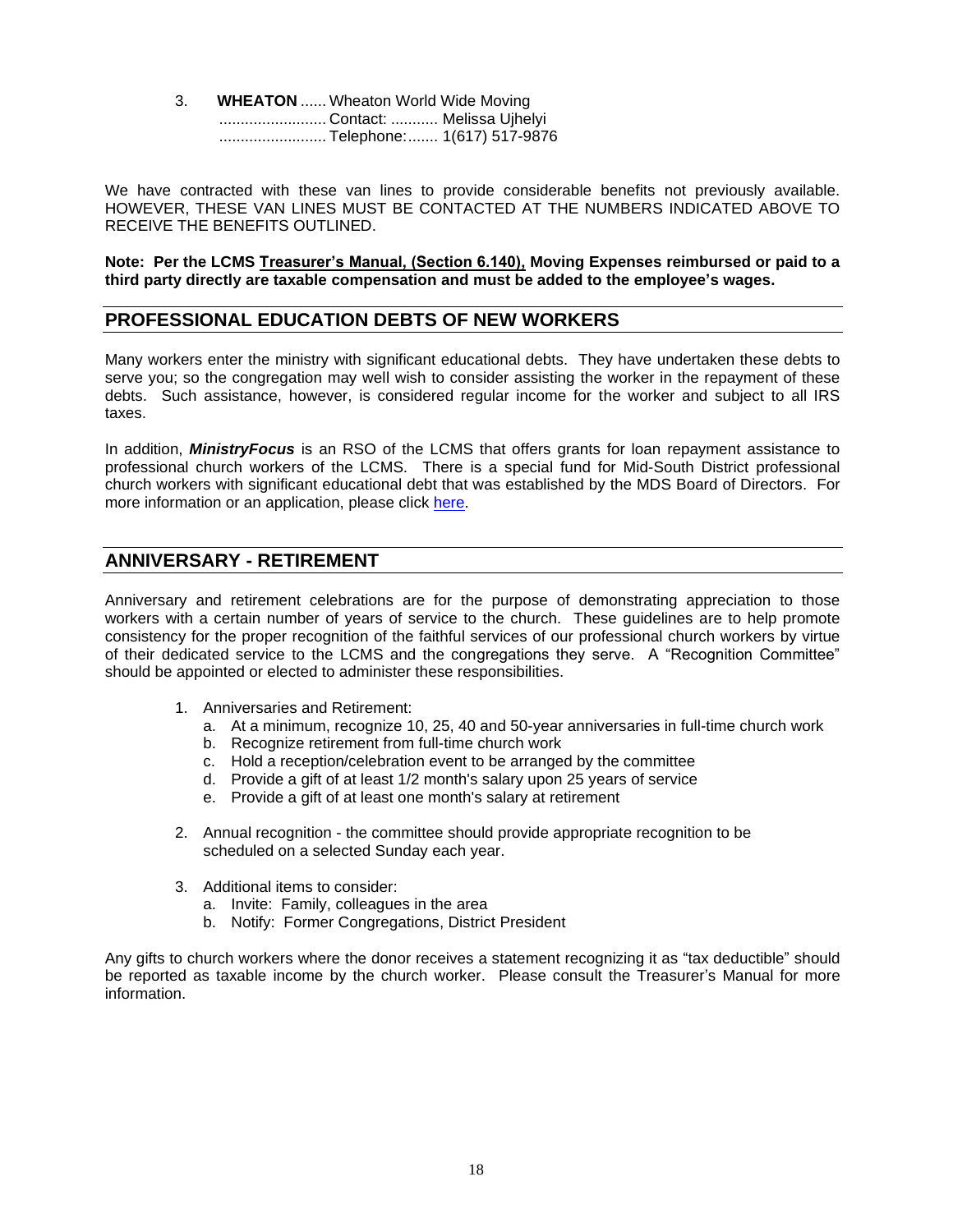# **III. PROFESSIONAL EXPENSES**

There are some expenses that your professional church workers have that are related to their assigned duties. Since these costs relate directly to service provided to the congregation, they are the responsibility of the congregation and reimbursement should be made to the professional church worker for these professional expenses.

# **AUTOMOBILE-TRAVEL EXPENSES**

Auto and travel expenses of your professional church workers in the performance of their duties are a business expense of the congregation and should not be considered personal expenses to be paid by the worker. A program of reimbursement for auto and travel can take several forms. Congregations may lease or purchase a car for the worker to use or reimburse for actual miles driven or provide a flat allowance. Most tax consultants consider reimbursement for miles driven the best option given the IRS record-keeping requirements. The congregation should use a rate for travel reimbursement that does not exceed the current *IRS Mileage Reimbursement Rate* (see page 8 for current rate).

Whatever method is chosen, the workers should be reminded of their responsibility to maintain complete and accurate records to support tax claims, should that become necessary. Any part of that allowance or reimbursement which cannot be justified must be declared as taxable income. Please see the Treasurer's Manual for more information.

# **CONVENTIONS, CONFERENCES, RETREATS**

Attendance by professional church workers at Synodical, District, and Circuit conferences, conventions, retreats, and workshops is required, and congregations should encourage their professional church workers to attend. It is the responsibility of the congregation to cover the cost of such attendance. This should include travel, lodging, meals, and registration expenses. The time given to these conferences and conventions should not be counted against days off or allocated vacation time. If the worker cannot attend for a legitimate reason, the congregation is still expected to pay the conference registration fee.

### **CONTINUING EDUCATION**

In order to address the changing conditions of our world and remain current with scholarship and professional concerns, professional church workers should be encouraged to participate in an approved program of continuing education. Since the congregation is the primary beneficiary of such program, the congregation should budget an annual amount for continuing education.

The 1994 Mid-South District Convention adopted Resolution 94-02-06 which states that each congregation is urged to set a minimum goal of \$500 annually for each professional worker for continuing education. This is not added to the professional church worker's compensation but held in a reserve account and allowed to accumulate until needed. Each worker should submit an annual plan for continuing education. Reasonable travel and related expenses as well as tuition and room and board should be covered. The worker should not be expected to use vacation time for continuing education.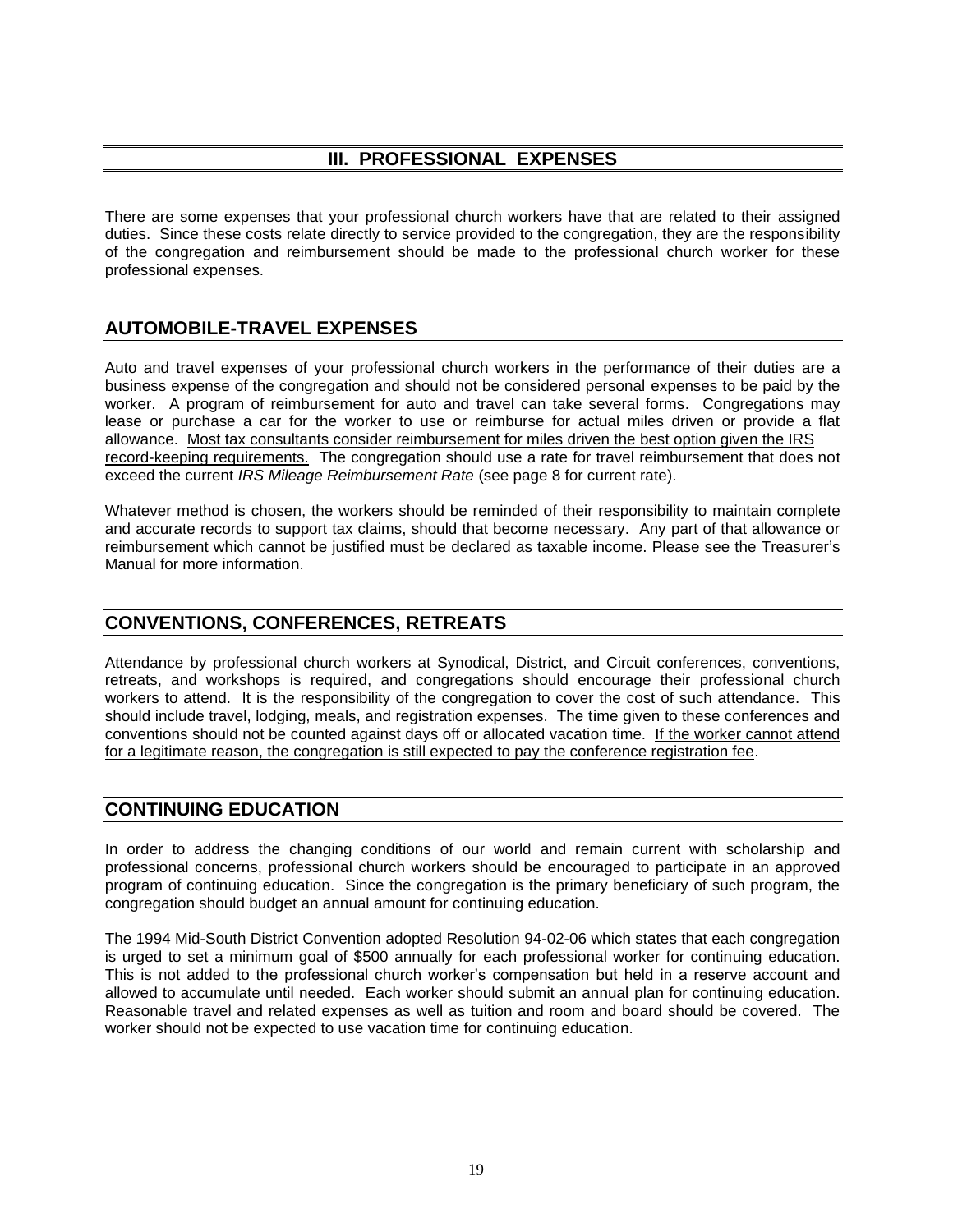# **STUDY LEAVE**

Congregations are encouraged to provide, on a periodic basis and at congregation cost, a study leave for professional church workers that allows them sufficient time to undertake a dedicated study program. To lessen the financial burden at the time of implementation, the congregation may wish to provide annual funding in an escrow account. Guidelines for such a program of study leave are:

- 1. After 10 years of service in the congregation a professional church worker should be eligible for a 2 to 3-month paid study leave (renewable after each additional 10 years of service in the congregation).
- 2. Workers applying for such leave shall submit a written plan for the use of this time for professional growth and service and the congregation may expect a report following the conclusion of this leave.
- 3. The written request should be submitted and approved at least six months prior to the actual study leave so that adequate arrangements can be made to cover the duties of the worker on leave.
- 4. The District Office should be made aware of such study leave.

# **PROFESSIONAL BOOKS, PERIODICALS, AND MEMBERSHIPS**

The cost of books, journals, and other professional resources (memberships, software, etc.) often prohibits a professional church worker from taking advantage of these resources. To facilitate the professional growth of a professional church worker through books, journals, and other professional resources, the congregation should provide financial assistance to the worker. Funds provided for professional books, periodicals, and other resources should not be considered salary. It is suggested that a minimum of \$750 be budgeted annually for your pastor. Additional amounts should also be budgeted if you have a school or other professional staff.

# **HOSPITALITY**

In today's busy world, your professional church worker may find it advantageous in his/her ministry to meet with prospective members, church members, congregation leaders, or boards at mealtime. The cost of such hospitality is part of the business of the congregation and should not be borne by the worker. The congregation should establish a clear policy regarding "hospitality" expenses and reimburse the worker for appropriate hospitality expenses incurred in the performance of his/her duties.

### **MEMBERSHIP IN CIVIC CLUBS AND ORGANIZATIONS**

Many communities have civic clubs and organizations (Rotary, Optimist, Civitan, Lions, etc.) that regularly gather together important community leaders. Having the pastor and/or another worker participate in such organizations may increase the congregation's outreach and support its ministry. Congregations may consider assisting their workers in the annual dues of such organizations.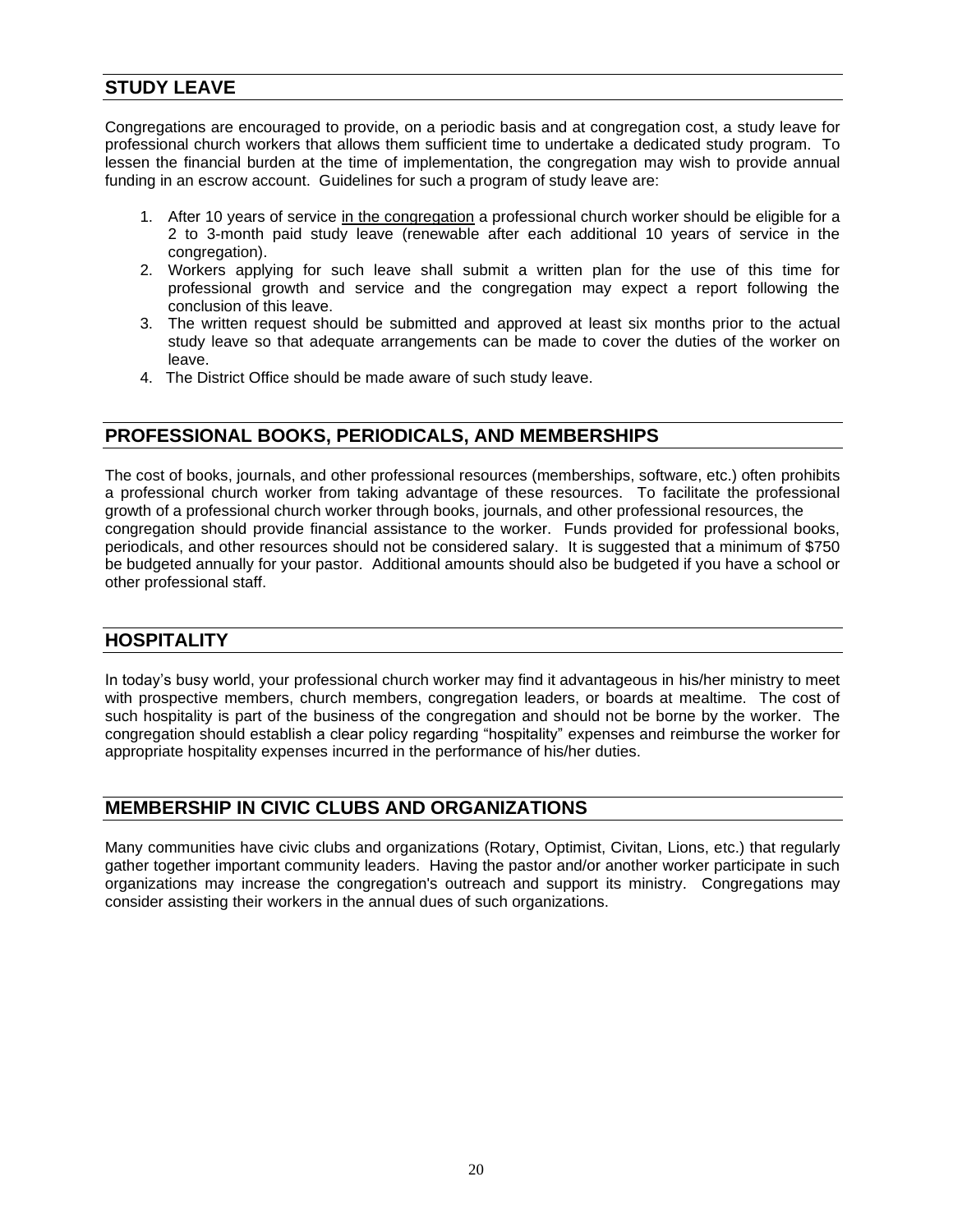# **IV. MISCELLANEOUS ITEMS**

# **VACANCY PASTOR COMPENSATION**

A vacant congregation is one without a full–time called pastor and a vacancy pastor is one who serves in the interim between full–time called pastors. Typical duties of a vacancy pastor include conducting confirmation classes, calling on the sick and shut–in, attending church council and voters meetings, and conducting adult instruction classes, weddings and funerals, and arranging for the regular worship services of the congregation. With the help of your Circuit Visitor, you should clearly specify the duties of the vacancy pastor and establish a fair compensation for his service. (See the worksheet, *Appendix A,* on page 28).

# **SUBSTITUTE PASTOR COMPENSATION**

It is suggested that the congregation establish an honorarium for guest or substitute pastors of \$125-\$175 (\$125 - one service; \$175 - two services) plus expenses (travel, telephone, meals, and/or lodging). When determining the amount of an honorarium, consider the substitute pastor's preparation time as well as the time conducting services, teaching Bible class, etc.

District congregations are encouraged to invite ordained District staff to preach upon occasion. If the preaching is related to that staff person's District responsibilities, the honorarium is not expected. If the District staff person is preaching because the pastor is absent or on vacation, the staff should receive the customary honorarium plus expenses. Travel expenses will be reimbursed to the District.

# **INTENTIONAL INTERIM PASTOR COMPENSATION**

The District is seeing more congregations engaging the services of an Intentional Interim Pastor to serve during pastoral vacancies or in other special situations. As the Intentional Interim Pastor is called to serve the congregation just as a permanent pastor would serve, but for a mutually agreed upon time of service, the congregation should follow the guidelines herein to determine appropriate compensation for the Interim Pastor. At the end of his intentional interim service, congregations are encouraged to provide an additional month of salary to the Interim Pastor in recognition that he might not move immediately into another parish and might be without salary for a period of time. It is suggested that pay increases for Intentional Interim Pastors be given at the same time as the rest of the staff; however, that increase may be pro-rated in accordance with the amount of time the Interim has served when the increase is given. For example, an Intentional Interim Pastor begins service on September 1 and increases of 6% are granted effective January 1. Since the Interim has served one-third of the year (4 months) at that date, his increase would be 2% (one-third of 6%).

# **PASTOR'S DISCRETIONARY FUND**

In the course of his ministry your pastor will be asked to provide minor financial assistance to people in need. These people come to the pastor as your representative and the funds for such assistance should not come from the personal funds of the pastor. Many congregations provide limited discretionary funds for such a purpose. When the pastor administers this fund for the congregation, he is expected to retain complete records regarding the use of these funds and to report back to the congregation on a regular basis on the disposition of such funds.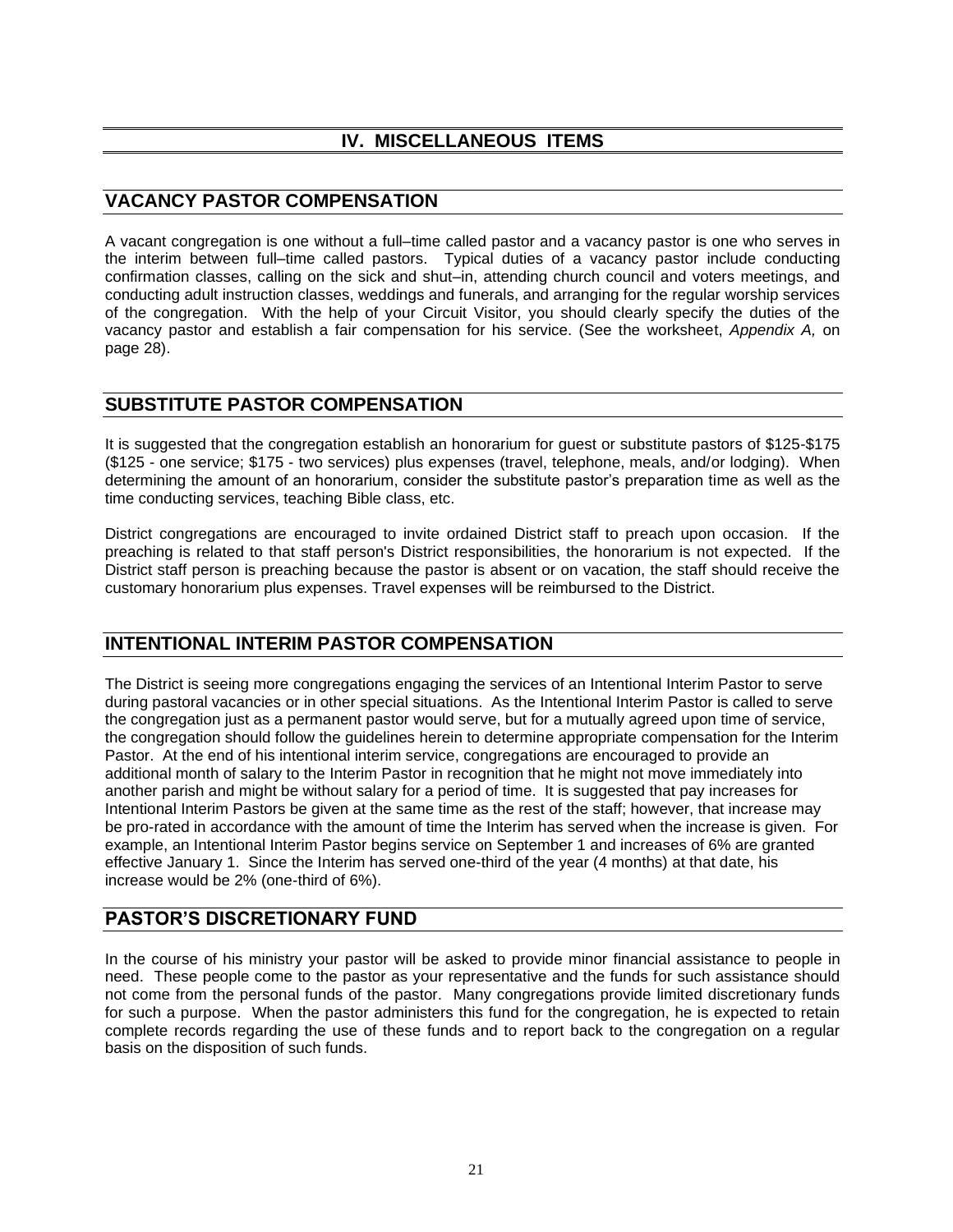# **HONORARIA**

An honorarium is a personal gift to the pastor in special appreciation for his ministry (such as for weddings, funerals, etc). An individual or a family providing an honorarium is making a personal gift to the pastor. The pastor does not charge for his ministry and receives equitable compensation from the congregation.

Gifts or honoraria should not be considered as part of the pastor's total compensation. Pastors are reminded, however, that the IRS considers any honorarium of \$25 or more to be compensation and reportable for income tax and Social Security purposes.

# **V. TAX CONSIDERATIONS**

Congregations may find this section helpful in understanding the tax regulations governing their professional church workers. Some information from the previous sections has been repeated and/or referenced in this section.

# **SELF-EMPLOYED MINISTERS OF THE GOSPEL**

Ministers of the Gospel as Professional Church Workers are self-employed for income tax withholding and are subject to self-employment tax, not Social Security/Medicare tax. Therefore, ministers of the Gospel must compute and pay quarterly estimated tax payments. As an alternative, ministers of the Gospel may request their congregations to voluntarily withhold and deposit federal and state taxes. The request for voluntary withholding does **not** change the self-employment status. Social Security and Medicare tax **must not** be withheld; however, the self-employment tax should be withheld. A request for voluntary withholding should be in an amount to be withheld per paycheck, with any self-employment tax included with federal income tax withholding. Congregations should deposit voluntary withholding as if it were normal payroll tax withholding, using the same deposit requirements and reporting on quarterly and annual payroll tax returns.

In a private letter ruling issued to the LCMS dated February 20, 1992, female commissioned ministersteachers, DCE's, Principals, Directors of Parish Music and Deaconesses **listed on Synod's roster and actively engaged in ministry** are considered as ministers of the Gospel under the IRS code.

The following individuals listed on Synod's roster are considered ministers of the Gospel under the IRS Code:

Ordained Ministers of Religion Male and female Commissioned ministers of Religion (Teachers) Directors of Christian Education, Directors of Christian Outreach, Deaconesses, and Certified Lay Ministers Directors of Family Life Ministry Directors of Parish Music, Parish Assistants

# **SOCIAL SECURITY TAX ALLOWANCE**

All called ministers of religion are considered self-employed for purposes of Social Security. Unlike other church employees, the congregation does **NOT** pay half of the FICA tax. The worker pays the entire tax. Because of this difference and because of the burden this often places upon called workers, many congregations have given their called workers the amount they would have had to pay if they were considered an employee.

**Caution:** This is considered taxable income for the worker but is a way of helping the called worker offset the high tax for self-employment. Your **Treasurer's Manual** will help in explaining this and will provide assistance for those congregations who wish to provide this allowance.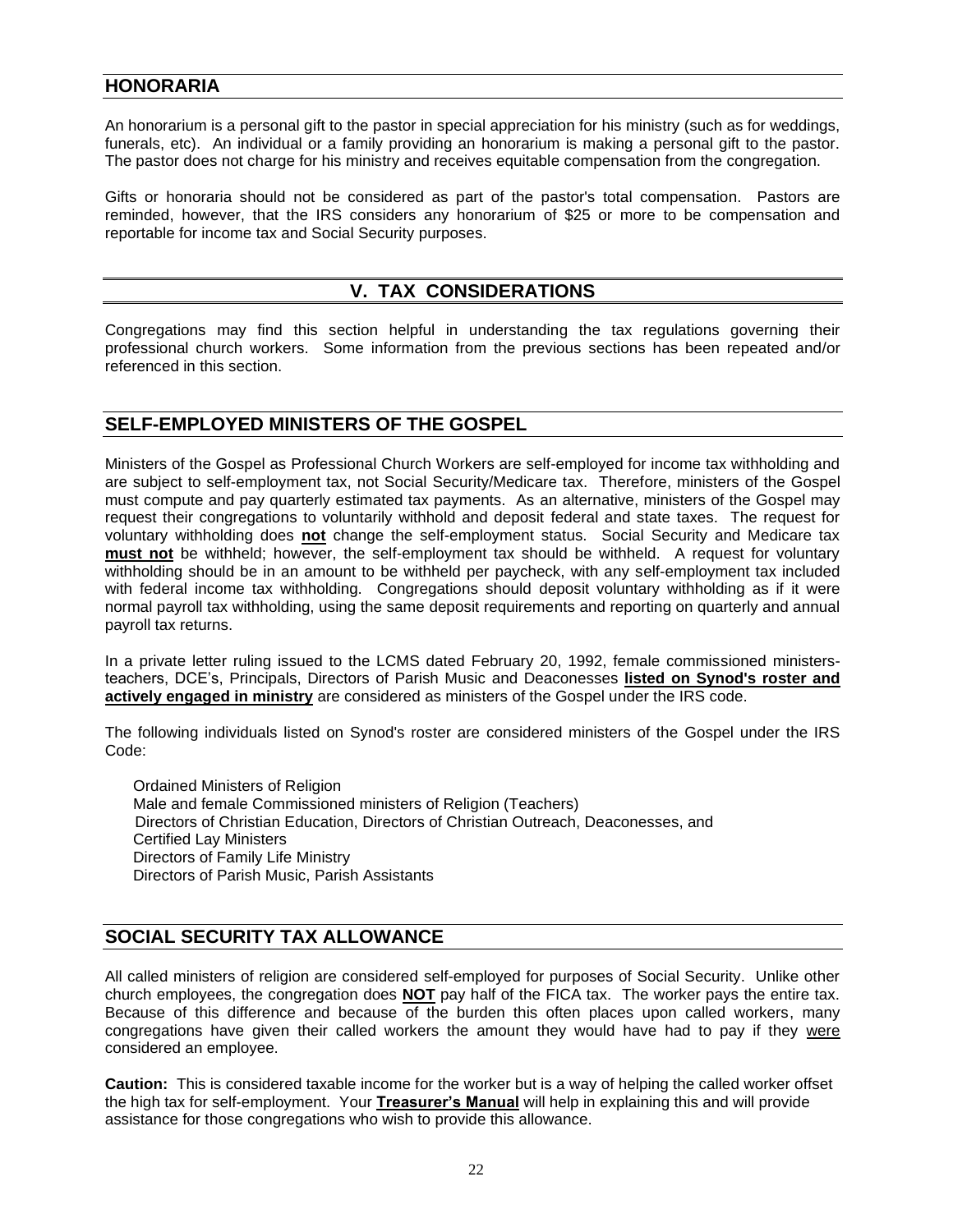# **OPPOSITION TO SOCIAL SECURITY**

The Synod encourages participation in Social Security. An ordained or commissioned minister who claims a conscientious opposition on religious grounds to the acceptance of Social Security benefits may be called upon by the IRS or Social Security Administration to justify his/her opposition. It may be necessary for him/her to provide explanation to them. The worker should be aware that in view of Synod's position, its officials, including District personnel, **cannot** act to aid any ministers claiming exemption from Social Security.

# **TAXATION OF HOUSING REIMBURSEMENT**

Ministers of the Gospel as outlined under "Social Security Taxes" have been granted favorable tax treatment by the IRS for designated housing allowances received pursuant to official actions (resolution) evidenced in the minutes of the governing body of the employer (voters' assembly, board of directors, etc.) This designation and official action **cannot** be made retroactively.

Called ministers of religion are eligible under Section 107 of the Internal Revenue Code to exclude from their gross income that portion which is used to rent or provide housing. Details on how a congregation should handle compensation to allow their professional workers to take advantage of the IRS ruling may be found in the congregational **Treasurer's Manual** or by calling the Mid-South District Office.

The housing allowance is **excluded** from taxable compensation to the extent that these funds are actually used to provide a home (rent, mortgage payments, utilities, furnishings, real estate taxes, repairs, etc.). The excluded housing allowance is not to exceed fair rental value for the type of residence occupied plus utilities and furnishings. The **worker** is responsible for supporting actual use of the funds for housing. If the actual expense is less than the housing allowance provided, the worker should report the excess as other income on page one of their personal income tax return.

Congregations should not include the housing allowance in Box 1 of the Form W-2 as compensation but should, instead, list it in Box 14 of the Form W-2 with the explanation "Minister of the Gospel Housing Allowance." For an example, see the **Treasurer's Manual (Section 7.350)**. Although excludable from income taxes, the housing allowance is fully taxable for self-employment tax purposes.

**Caution:** Your professional church worker may exclude from gross income the portion used to provide housing for income tax purposes but NOT for self-employment tax purposes (Social Security). The amount of Housing Allowance for each worker is to be determined by each congregation in consultation with its workers. The congregation should have a recorded voters' resolution that authorizes a specific sum or percent in advance of any payment. The congregational **Treasurer's Manual** has sample resolutions for use by your congregation.

**Note: Declaring a housing allowance exemption by a called church worker is a determination between the worker and the IRS. Taking or declining a housing allowance has no effect on the congregation nor extends liability to it. However, the congregation must acknowledge receipt of the notification of the housing allowance declared in it's official records.** 

# **VI. TELEPHONE NUMBERS AND E-MAIL ADDRESSES**

Mid-South District Office – 1-866-373-1343 www.mid-southlcms.com Concordia Plan Services – 1-888-927-7526 www.concordiaplans.org Mrs. Angela Fowler, Mid-South District Executive for Business and Finance – 1-866-373-1343, ext. 3105 [afowler@mid-southlcms.com.](mailto:afowler@mid-southlcms.com)

**NOTE:** These Compensation Guidelines, the Worksheet for Calculating Cash Salary, and the District Treasurer's manual are available to download from the Mid-South District Website [here.](https://mid-southlcms.org/wp-content/uploads/2019/09/District-Compensation-Guidelines-2020-Revised-August-2019.pdf)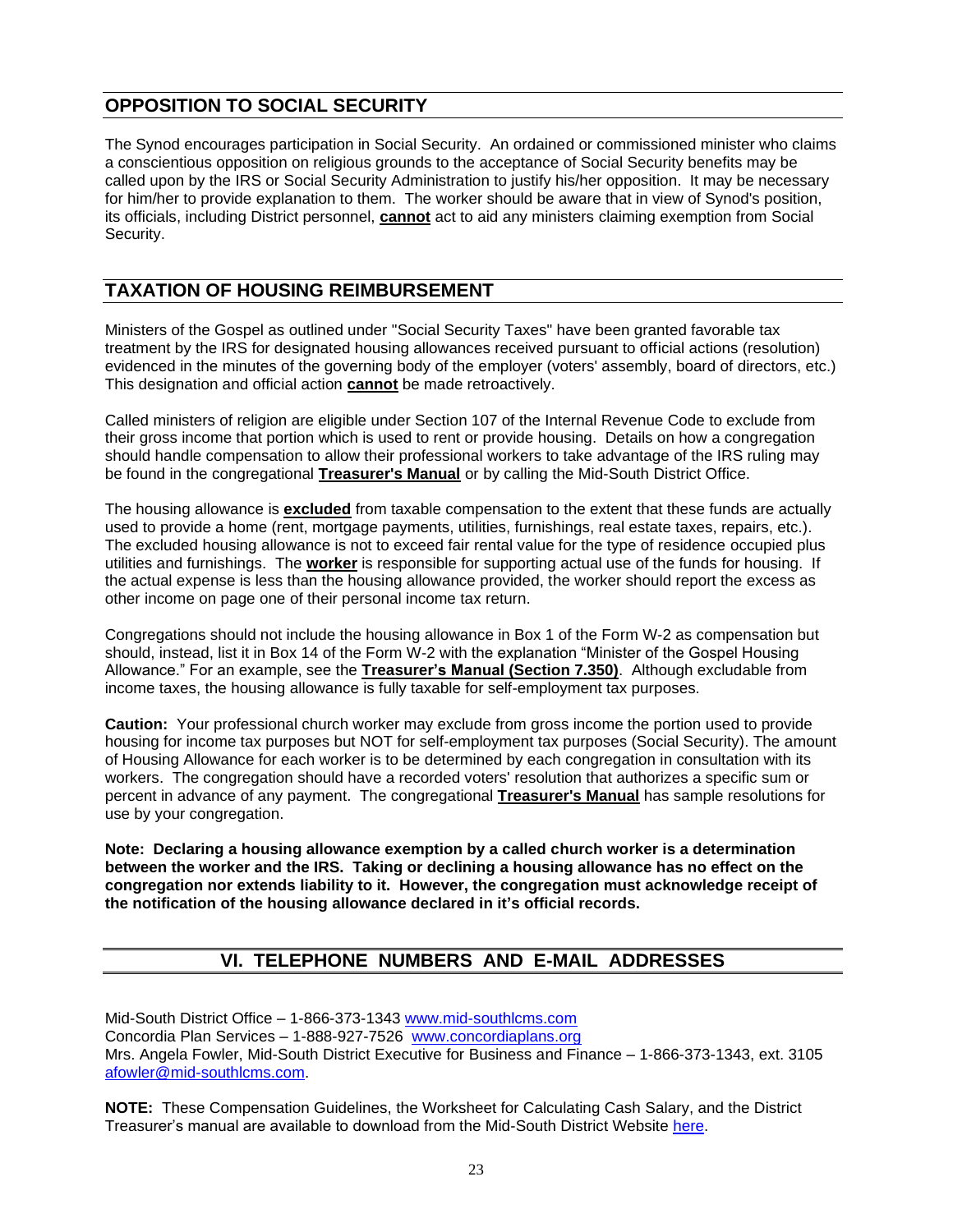#### **APPENDIX A**

|                                |                                                                                                                       |                | <b>VACANCY/PULPIT SUPPLY - PASTORAL SERVICES</b>   |  |
|--------------------------------|-----------------------------------------------------------------------------------------------------------------------|----------------|----------------------------------------------------|--|
| City, State:                   | <u> 1989 - Johann Barbara, martin amerikan basar dan basa dan basa dan basa dalam basa dan basa dan basa dalam ba</u> |                |                                                    |  |
| Pay to:                        | Rev. John Doe<br>123 Main Street<br>Memphis, Tennessee                                                                |                |                                                    |  |
| Salary:                        | Sundays/services                                                                                                      | $^{\circledR}$ | \$125.00 single service                            |  |
|                                |                                                                                                                       | $^{\circledR}$ | \$175.00 two services                              |  |
|                                | <b>Example 2</b> Full days                                                                                            | $\omega$       | \$200.00 per day                                   |  |
|                                | Hours                                                                                                                 | $\omega$       | \$ 30.00 per hour                                  |  |
|                                |                                                                                                                       | Sub-Total      |                                                    |  |
|                                |                                                                                                                       |                | (To be kept track of for use on<br>Form 1099, IRS) |  |
|                                | Travel Reimbursement ________ miles                                                                                   |                | @ (current figure per mile)                        |  |
| Lodging and Meal Reimbursement |                                                                                                                       |                |                                                    |  |
|                                | Additional Reimbursement for Preparation Time                                                                         |                |                                                    |  |

**TOTAL \_\_\_\_\_\_\_\_\_\_\_\_\_**

Approved By: \_\_\_\_\_\_\_\_\_\_\_\_\_\_\_\_\_\_\_\_\_\_\_\_\_\_\_\_\_

Chairman, Board of Elders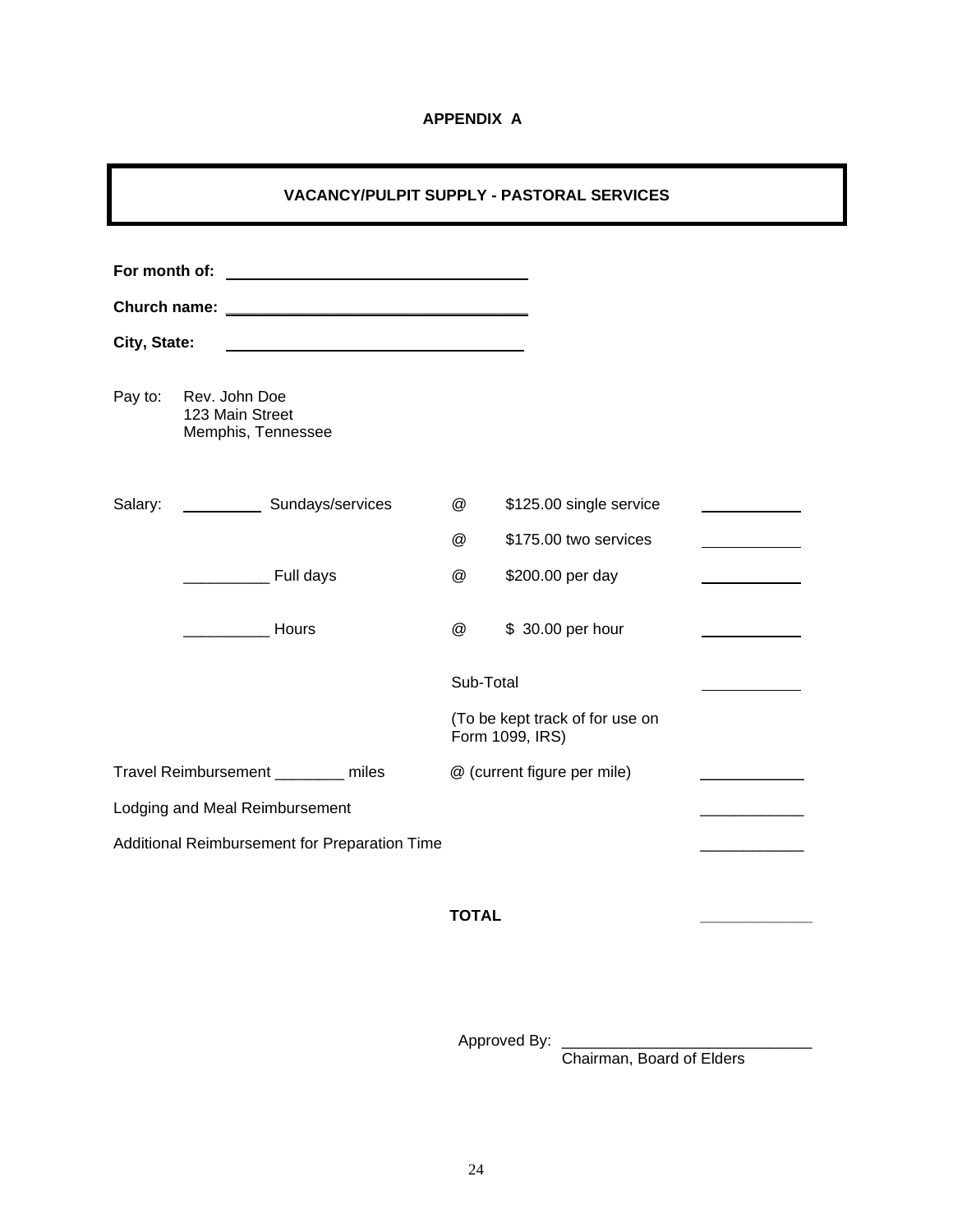#### **APPENDIX B**

#### **PREVIOUS METHOD INFORMATION**

PLEASE USE THE FOLLOWING INFORMATION FOR COMPARISON PURPOSES ONLY. THE ADJUSTED BASE SALARY FOR 2022 IS \$38,000. ONCE THE SALARY HAS BEEN CALCULATED USING THIS METHOD, FIND THE CORRESPONDING SALARY THAT WAS CALCULATED USING THE CPS COMPENSATION TOOL TO MAKE SURE YOU ARE APPLYING THE CORRECT NUMBER FROM THE TOOL.

# **CIRCUIT ADJUSTMENT FACTOR**

Cost of living varies within the three states (Arkansas, Tennessee and Southern Kentucky) and between the major cities, suburban areas, small towns, and rural areas which comprise the Mid–South District. Therefore, the unadjusted base salary should be adjusted to reflect these variances and to arrive at an *Adjusted* **Base Salary** to which the Education and Experience and Responsibility adjustments will be applied.

Circuit Adjustments have been developed through a comparison of cost-of-living statistics available for the various cities and regions within the District. While true cost-of-living variances are difficult to pin point, the adjustment factors in the following table are representative of cost differences across the District. *Please note, however, that these factors are by nature general and may not accurately portray the specific cost-of-living realities unique to your locale. If the cost-of-living in the immediate area of your congregation varies significantly from your Circuit Adjustment area as a whole, you should modify the following Circuit Adjustment Factor to more accurately reflect your individual situation.*

| <b>Circuit</b>      |                                                                 | <b>Adjustment</b> |
|---------------------|-----------------------------------------------------------------|-------------------|
| Chattanooga         | Chattanooga Circuit                                             | 0.060             |
| Fayetteville        | <b>Fayetteville Circuit</b>                                     | 0.025             |
| Fort Smith          | <b>Fort Smith Circuit</b>                                       | 0.010             |
| Jonesboro           | Jonesboro Circuit                                               | 0.010             |
| Knoxville           | Knoxville/Oak Ridge Metro Area                                  | 0.015             |
| Little Rock – North | Little Rock/North Little Rock Metro Area                        | 0.075             |
| Little Rock - South | Little Rock/North Little Rock Metro Area                        | 0.075             |
| <b>Memphis</b>      | Memphis/Germantown/Collierville Metro Area<br>Memphis Non-Metro | 0.000<br>0.020    |
| Nashville - North   | Nashville - North Circuit                                       | 0.035             |
| Nashville - South   | Nashville - South Circuit                                       | 0.035             |
| Paducah             | Paducah Circuit                                                 | 0.045             |
| Stuttgart           | <b>Stuttgart Circuit</b>                                        | 0.010             |

# **Table of Visitation Circuit Adjustments**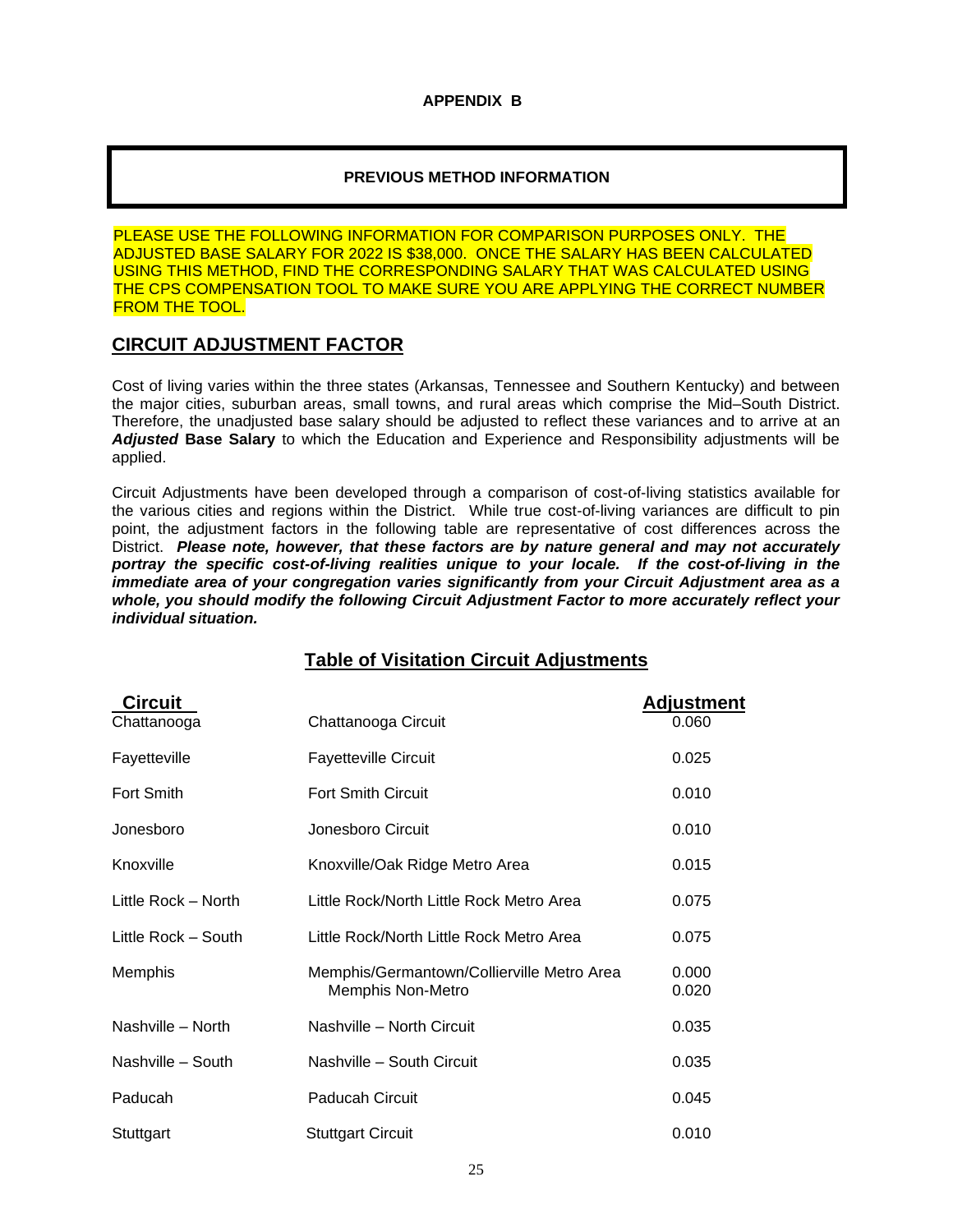**Example:** If your congregation is in the Little Rock Metro Area, the Circuit Adjustment factor is .0.075. Multiply current year unadjusted base salary by 0.075 to arrive at the **Circuit Adjustment.** The sum of the unadjusted base salary and the circuit adjustment becomes the *Adjusted* base salary to which the other adjustments will be applied.

Do your own calculations below:

Unadjusted Base X (multiplied by) Circuit Adjustment Factor

Circuit Adjustment = **(Enter this figure on line 2 of the salary work sheet – last page)**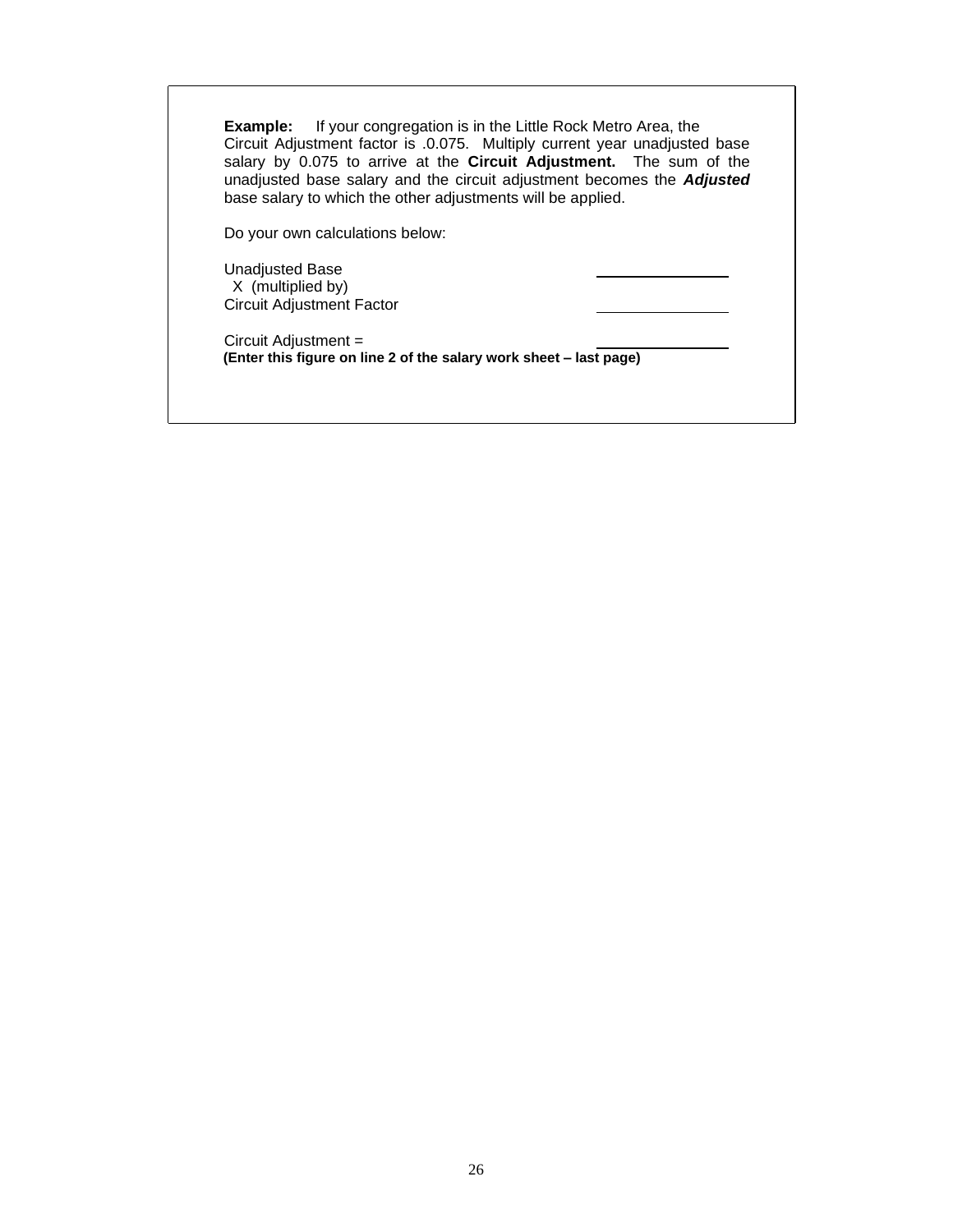# **TABLE OF EDUCATION AND EXPERIENCE ADJUSTMENTS**

|                   |                   | Lay Worker<br>Licensed/ |                   | <b>Bachelor's</b> |                 | Master's  | Master's  | <b>Master</b>   | STM, D.Min.   |
|-------------------|-------------------|-------------------------|-------------------|-------------------|-----------------|-----------|-----------|-----------------|---------------|
| Years of          | <b>Lay Worker</b> | <b>Certified</b>        | <b>Bachelor's</b> | <b>Degree</b>     | <b>Master's</b> | Degree    | Degree    | $\mathsf{of}$   | <b>Th. D.</b> |
| <b>Experience</b> | No Degree         | (No Degree)             | Degree            | +15 hours         | <b>Degree</b>   | +15 hours | +30 hours | <b>Divinity</b> | Degree        |
|                   | (0.200)           | (0.100)                 | 0.000             | 0.050             | 0.150           | 0.200     | 0.250     | 0.400           | 0.550         |
| 0                 |                   |                         |                   |                   |                 |           |           |                 |               |
| $\mathbf{1}$      | (0.180)           | (0.080)                 | 0.020             | 0.070             | 0.170           | 0.220     | 0.270     | 0.420           | 0.570         |
| 2                 | (0.160)           | (0.060)                 | 0.040             | 0.090             | 0.190           | 0.240     | 0.290     | 0.440           | 0.590         |
| 3                 | (0.140)           | (0.040)                 | 0.060             | 0.110             | 0.210           | 0.260     | 0.310     | 0.460           | 0.610         |
| 4                 | (0.120)           | (0.020)                 | 0.080             | 0.130             | 0.230           | 0.280     | 0.330     | 0.480           | 0.630         |
| 5                 | (0.100)           | 0.000                   | 0.100             | 0.150             | 0.250           | 0.300     | 0.350     | 0.500           | 0.650         |
| 6                 | (0.080)           | 0.020                   | 0.120             | 0.170             | 0.270           | 0.320     | 0.370     | 0.520           | 0.670         |
| $\overline{7}$    | (0.060)           | 0.040                   | 0.140             | 0.190             | 0.290           | 0.340     | 0.390     | 0.540           | 0.690         |
| 8                 | (0.040)           | 0.060                   | 0.160             | 0.210             | 0.310           | 0.360     | 0.410     | 0.560           | 0.710         |
| 9                 | (0.020)           | 0.080                   | 0.180             | 0.230             | 0.330           | 0.380     | 0.430     | 0.580           | 0.730         |
| 10                | 0.000             | 0.100                   | 0.200             | 0.250             | 0.350           | 0.400     | 0.450     | 0.600           | 0.750         |
| 11                | 0.015             | 0.115                   | 0.215             | 0.265             | 0.365           | 0.415     | 0.465     | 0.615           | 0.765         |
| 12                | 0.030             | 0.130                   | 0.230             | 0.280             | 0.380           | 0.430     | 0.480     | 0.630           | 0.780         |
| 13                | 0.045             | 0.145                   | 0.245             | 0.295             | 0.395           | 0.445     | 0.495     | 0.645           | 0.795         |
| 14                | 0.060             | 0.160                   | 0.260             | 0.310             | 0.410           | 0.460     | 0.510     | 0.660           | 0.810         |
| 15                | 0.075             | 0.175                   | 0.275             | 0.325             | 0.425           | 0.475     | 0.525     | 0.675           | 0.825         |
| 16                | 0.090             | 0.190                   | 0.290             | 0.340             | 0.440           | 0.490     | 0.540     | 0.690           | 0.840         |
| 17                | 0.105             | 0.205                   | 0.305             | 0.355             | 0.455           | 0.505     | 0.555     | 0.705           | 0.855         |
| 18                | 0.120             | 0.220                   | 0.320             | 0.370             | 0.470           | 0.520     | 0.570     | 0.720           | 0.870         |
| 19                | 0.135             | 0.235                   | 0.335             | 0.385             | 0.485           | 0.535     | 0.585     | 0.735           | 0.885         |
| $20\,$            | 0.150             | 0.250                   | 0.350             | 0.400             | 0.500           | 0.550     | 0.600     | 0.750           | 0.900         |
| 21                | 0.160             | 0.260                   | 0.360             | 0.410             | 0.510           | 0.560     | 0.610     | 0.760           | 0.910         |
| 22                | 0.170             | 0.270                   | 0.370             | 0.420             | 0.520           | 0.570     | 0.620     | 0.770           | 0.920         |
| 23                | 0.180             | 0.280                   | 0.380             | 0.430             | 0.530           | 0.580     | 0.630     | 0.780           | 0.930         |
| 24                | 0.190             | 0.290                   | 0.390             | 0.440             | 0.540           | 0.590     | 0.640     | 0.790           | 0.940         |
| 25                | 0.200             | 0.300                   | 0.400             | 0.450             | 0.550           | 0.600     | 0.650     | 0.800           | 0.950         |
| 26                | 0.210             | 0.310                   | 0.410             | 0.460             | 0.560           | 0.610     | 0.660     | 0.810           | 0.960         |
| 27                | 0.220             | 0.320                   | 0.420             | 0.470             | 0.570           | 0.620     | 0.670     | 0.820           | 0.970         |
| 28                | 0.230             | 0.330                   | 0.430             | 0.480             | 0.580           | 0.630     | 0.680     | 0.830           | 0.980         |
| 29                | 0.240             | 0.340                   | 0.440             | 0.490             | 0.590           | 0.640     | 0.690     | 0.840           | 0.990         |
| 30                | 0.250             | 0.350                   | 0.450             | 0.500             | 0.600           | 0.650     | 0.700     | 0.850           | 1.000         |
| 31                | 0.260             | 0.360                   | 0.460             | 0.510             | 0.610           | 0.660     | 0.710     | 0.860           | 1.010         |
| 32                | 0.270             | 0.370                   | 0.470             | 0.520             | 0.620           | 0.670     | 0.720     | 0.870           | 1.020         |
| 33                | 0.280             | 0.380                   | 0.480             | 0.530             | 0.630           | 0.680     | 0.730     | 0.880           | 1.030         |
| 34                | 0.290             | 0.390                   | 0.490             | 0.540             | 0.640           | 0.690     | 0.740     | 0.890           | 1.040         |
| 35                | 0.300             | 0.400                   | 0.500             | 0.550             | 0.650           | 0.700     | 0.750     | 0.900           | 1.050         |
| 36                | 0.310             | 0.410                   | 0.510             | 0.560             | 0.660           | 0.710     | 0.760     | 0.910           | 1.060         |
| 37                | 0.320             | 0.420                   | 0.520             | 0.570             | 0.670           | 0.720     | 0.770     | 0.920           | 1.070         |
| 38                | 0.330             | 0.430                   | 0.530             | 0.580             | 0.680           | 0.730     | 0.780     | 0.930           | 1.080         |
| 39                | 0.340             | 0.440                   | 0.540             | 0.590             | 0.690           | 0.740     | 0.790     | 0.940           | 1.090         |
| 40                | 0.350             | 0.450                   | 0.550             | 0.600             | 0.700           | 0.750     | 0.800     | 0.950           | 1.100         |
|                   |                   |                         |                   |                   |                 |           |           |                 |               |

**Note - ( ) Indicates a reduction from** *Unadjusted Base Salary***.**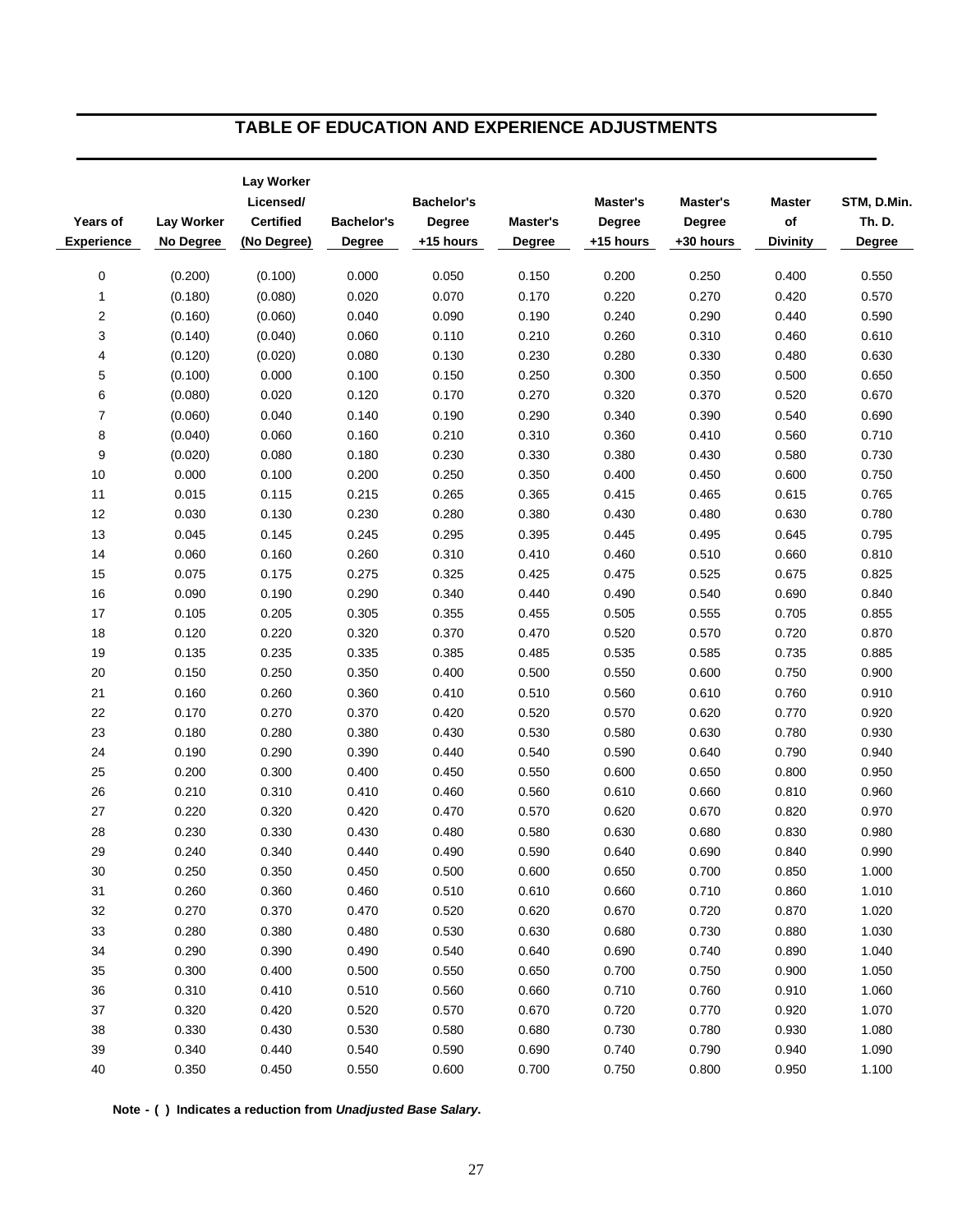#### **TABLES OF RESPONSIBILITY ADJUSTMENTS**

#### **PASTORS**

The Pastor's **Adjusted Base Salary** should be adjusted to reflect the size of the worshiping congregation and the presence of other professional staff and/or a school/early childhood program by applying the factors from the tables below. Note, if both factors apply, the adjustments are cumulative, not simply the larger of the two.

#### **Congregation Size and Multi-Staff Adjustments:**

|                       | Pastor is an     |                    |                      |
|-----------------------|------------------|--------------------|----------------------|
| <b>Average Weekly</b> | Associate/       |                    | Pastor is a          |
| Worship               | <b>Assistant</b> | Pastor is a        | <b>Senior Pastor</b> |
| <b>Attendance</b>     | <b>Pastor</b>    | <b>Sole Pastor</b> | (Multi-Staff)        |
| $0 - 125$             | 0.200            | 0.225              | 0.250                |
| $126 - 250$           | 0.225            | 0.275              | 0.325                |
| $251 - 350$           | 0.250            | 0.350              | 0.400                |
| $351 - 450$           | 0.275            | 0.425              | 0.475                |
| $451 +$               | 0.300            | 0.500              | 0.550                |

#### **School/Early Childhood Program:**

|                    | Pastor is an     |                    |                      |
|--------------------|------------------|--------------------|----------------------|
| School/ Preschool/ | Associate/       |                    | Pastor is a          |
| <b>Childcare</b>   | <b>Assistant</b> | Pastor is a        | <b>Senior Pastor</b> |
| <b>Enrollment</b>  | <b>Pastor</b>    | <b>Sole Pastor</b> | (Multi-Staff)        |
| $0 - 100$          | 0.025            | 0.075              | 0.075                |
| $101 - 200$        | 0.050            | 0.100              | 0.100                |
| $201 - 300$        | 0.075            | 0.125              | 0.125                |
| $301 +$            | 0.100            | 0.150              | 0.150                |
|                    |                  |                    |                      |

**Example:** If you have a Senior Pastor (multi-staff) with average worship attendance of 275 and a school with an enrollment of 125, you would multiply the current year adjusted base salary by .500, which is a combination of the **Congregation Size/Multi-Staff Adjustment** of .400 (worship attendance of 275) and the **School Adjustment** of .100 (enrollment of 125), to arrive at the **Responsibility Adjustment.**

Do your own calculations below:

Adjusted Base X (multiplied by) Responsibility Adjustment Factor

Responsibility Adjustment = **(Enter this figure on line 5 of the salary work sheet - last page)**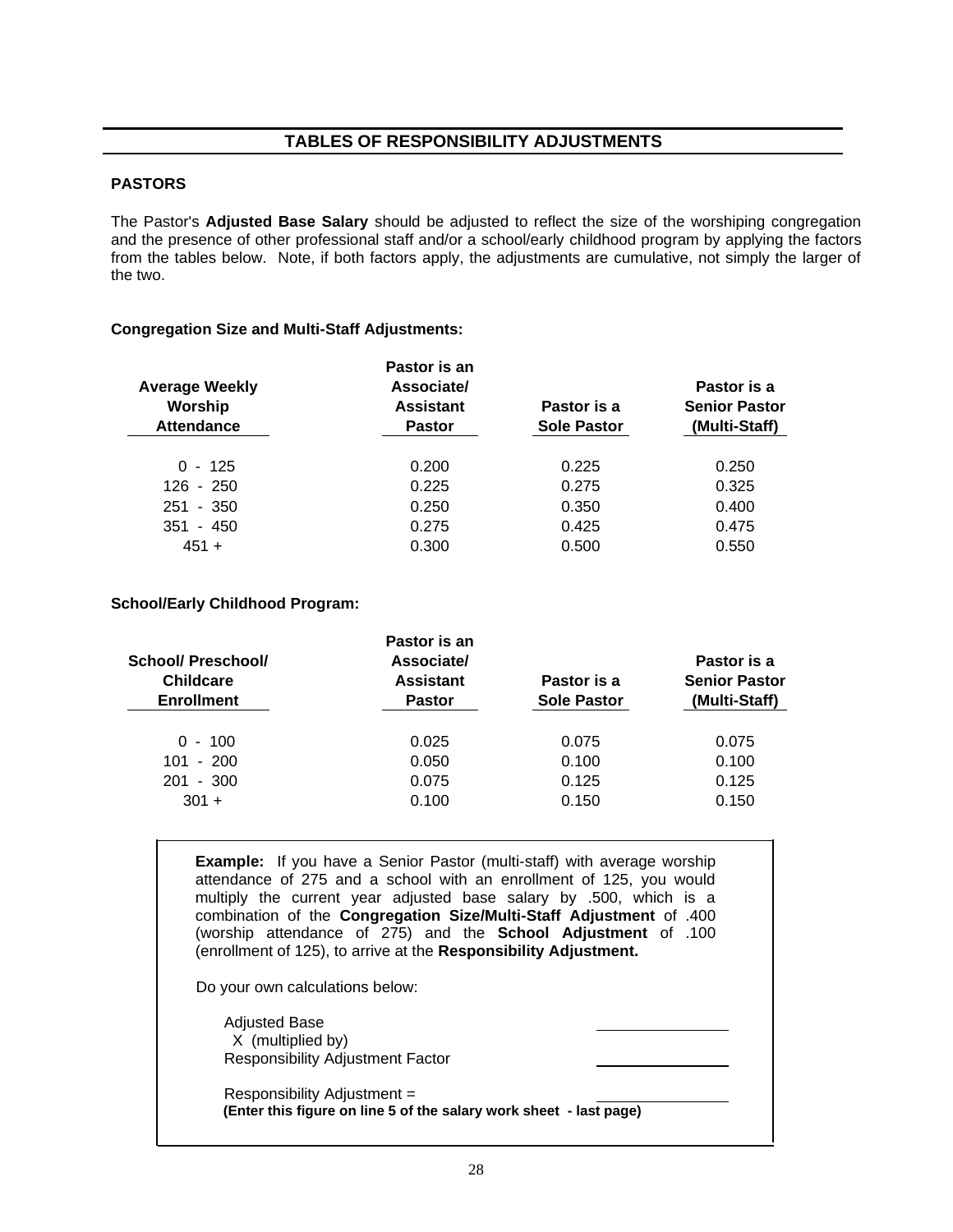#### **DCE / DCO / FAMILY MINISTRY / DEACONS (SPECIAL MINISTRIES)**

Congregations served by a Director of Christian Education, Director of Christian Outreach, Deaconess, Certified Lay Minister, Deacon or other Special Minister should modify the **Adjusted Base Salary** by applying the factors from the table below. **Note:** Some of these workers may serve on less than a full-time basis. See *Part-Time Workers* on page 15 for guidance on how to calculate salaries for part-time workers. For additional guidance regarding compensation for Deacons, see the District's "Policies and Guidelines for the Deacon Program" which can be found on the District website.

| <b>Average Weekly</b><br>Worship<br><b>Attendance</b> | <b>Adjustment</b> |
|-------------------------------------------------------|-------------------|
|                                                       |                   |
| $0 - 125$                                             | 0.200             |
| $126 - 250$                                           | 0.250             |
| $251 - 350$                                           | 0.300             |
| $351 - 450$                                           | 0.350             |
| $451 +$                                               | 0.400             |

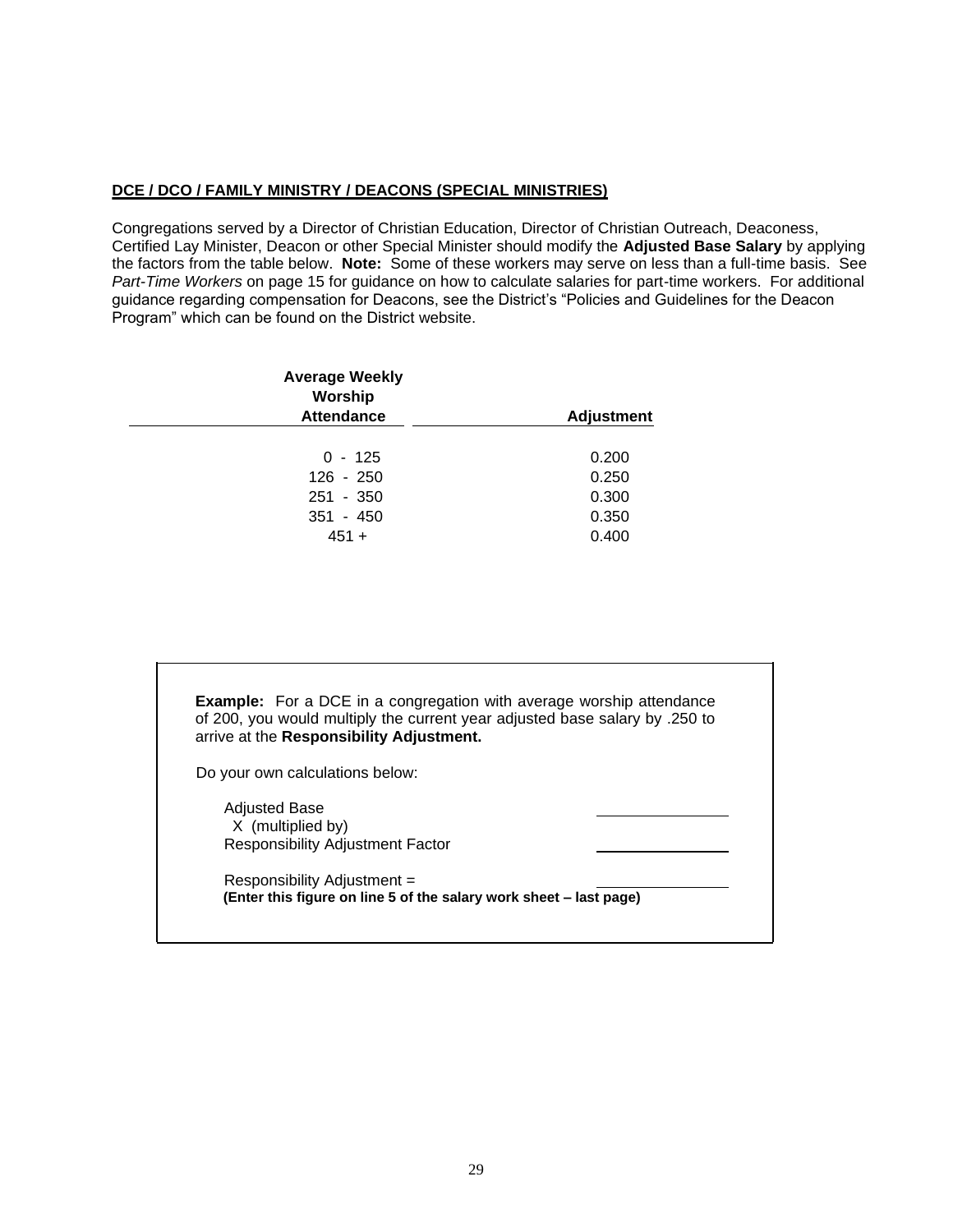#### **SCHOOL ADMINISTRATION**

School and Early Childhood leadership responsibility varies with the size of the programs and **Adjusted Base Salary** should be modified by applying the factors from the table below. The factors assume that both the Principal and the Early Childhood Director are employed on a twelve-month basis. The Early Childhood Director adjustment factor should be based on Early Childhood enrollment and the Principal adjustment factor should be based on the combined enrollment of the School and Early Childhood programs.

| School/ Preschool/<br><b>Childcare</b> | <b>Early Childhood</b> |                  |
|----------------------------------------|------------------------|------------------|
| <b>Enrollment</b>                      | <b>Director</b>        | <b>Principal</b> |
| 0<br>50<br>$\sim$                      | 0.200                  | 0.300            |
| $51 - 100$                             | 0.220                  | 0.340            |
| $101 - 150$                            | 0.240                  | 0.380            |
| $151 - 200$                            | 0.260                  | 0.420            |
| $201 - 250$                            | 0.280                  | 0.460            |
| 251 - 300                              | 0.300                  | 0.500            |
| $301 - 350$                            | 0.320                  | 0.540            |
| $351 +$                                | 0.340                  | 0.580            |

**Example:** If you have a school with an enrollment of 110 and an early childcare program with an enrollment of 75, you would multiply the current year adjusted base salary by .220 (75 enrolled in ECP) to arrive at the **Responsibility Adjustment** for the Early Childhood Director and by .420 (185 total enrolled) to arrive at the **Responsibility Adjustment** for the Principal**.**

Do your own calculations below:

Adjusted Base X (multiplied by) Responsibility Adjustment Factor

Responsibility Adjustment = **(Enter this figure on line 5 of the salary work sheet – last page)**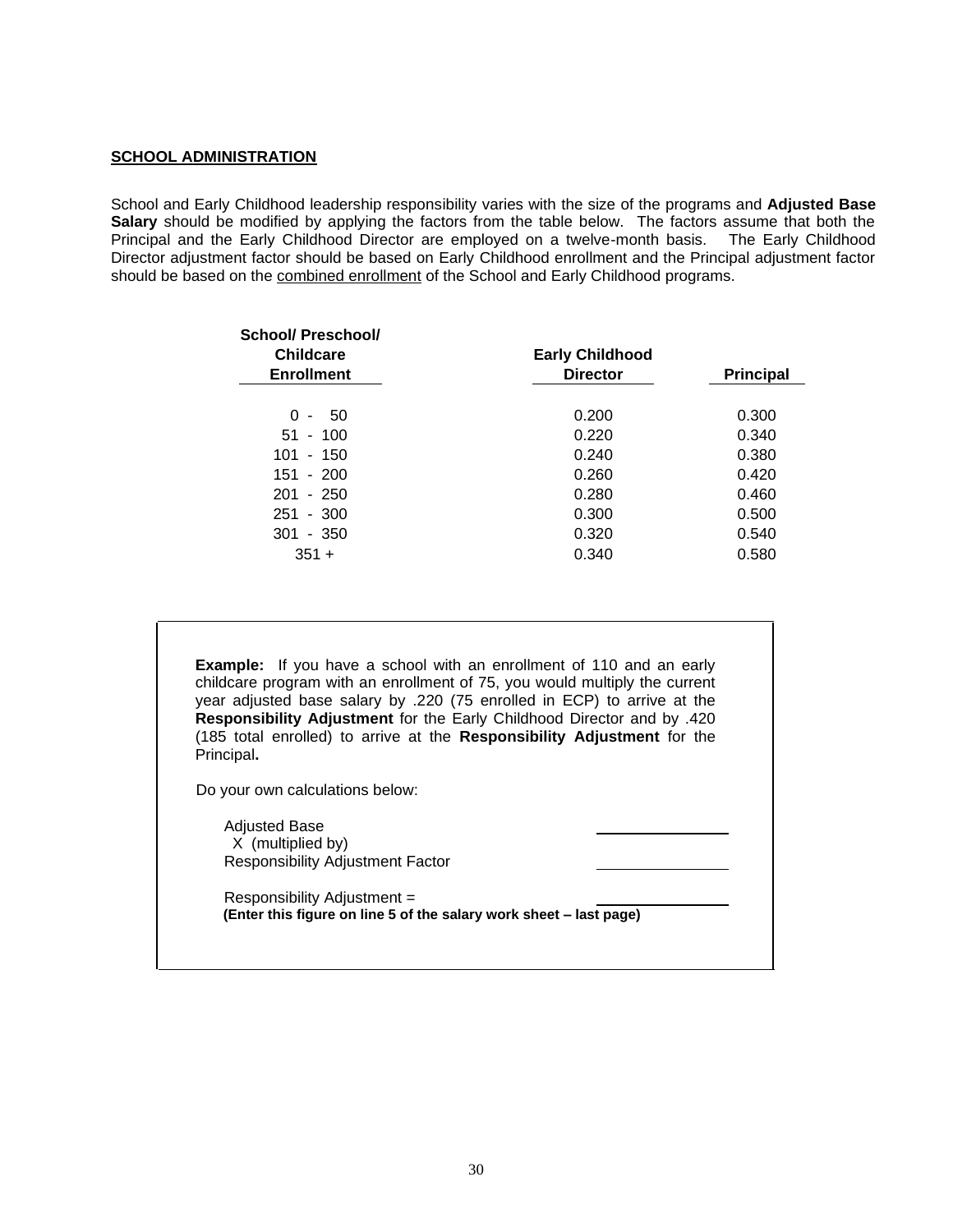#### **WORKSHEET FOR CALCULATING CASH SALARY**

#### **WORKERS RECEIVING A HOUSING ALLOWANCE**

|    | 1. Unadjusted Base Salary                                                |                                                                                                                                                                                                                               |  |
|----|--------------------------------------------------------------------------|-------------------------------------------------------------------------------------------------------------------------------------------------------------------------------------------------------------------------------|--|
| 2. | Circuit Adjustment                                                       |                                                                                                                                                                                                                               |  |
|    | 3. Adjusted Base Salary                                                  | <u> = _______________</u>                                                                                                                                                                                                     |  |
|    | 4. Education and Experi-<br>ence Factor                                  |                                                                                                                                                                                                                               |  |
|    | 5. Responsibility Factor                                                 | $+$ . The set of the set of the set of the set of the set of the set of the set of the set of the set of the set of the set of the set of the set of the set of the set of the set of the set of the set of the set of the se |  |
|    | 6. Other _______________<br>the control of the control of the control of |                                                                                                                                                                                                                               |  |
|    | 7. FINAL CASH SALARY                                                     | = ___________                                                                                                                                                                                                                 |  |
|    | 8. Social Security Re-<br>Imbursement                                    | $+$ $   -$                                                                                                                                                                                                                    |  |
|    | <b>TOTAL CASH</b><br><b>COMPENSATION</b>                                 |                                                                                                                                                                                                                               |  |
|    | ** Amount designated housing<br>allowance for current year               | een van die verwys van die v                                                                                                                                                                                                  |  |
|    | **TSA's or other salary<br>reductions                                    |                                                                                                                                                                                                                               |  |
|    | <b>**CASH SALARY</b><br><b>REPORTABLE TO IRS</b>                         | =                                                                                                                                                                                                                             |  |

**\*\*** Total of these three must equal Total Cash Compensation. Whatever is not designated either as housing allowance or for a TSA must be reported as cash salary to IRS.